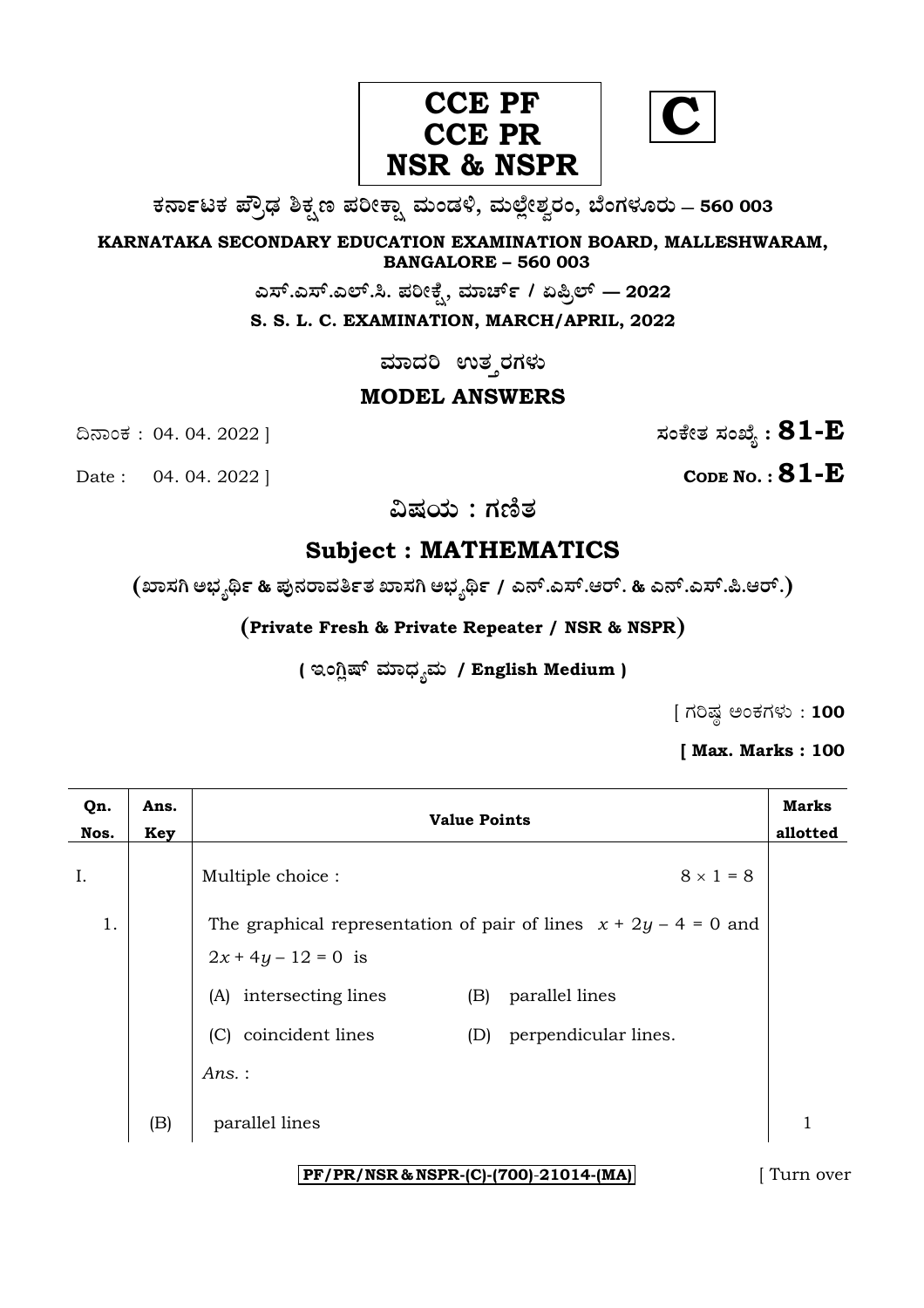| w<br>۰. |  |  |
|---------|--|--|
|---------|--|--|

| 81-E        |             | $\sqrt{2}$                                                                               | CCE PF & PR/NSR & NSPR   |
|-------------|-------------|------------------------------------------------------------------------------------------|--------------------------|
| Qn.<br>Nos. | Ans.<br>Key | <b>Value Points</b>                                                                      | <b>Marks</b><br>allotted |
| 2.          |             | The common difference of the Arithmetic progression                                      |                          |
|             |             | $8, 5, 2, -1, \dots$ is                                                                  |                          |
|             |             | $(A) - 3$<br>$(B) -2$                                                                    |                          |
|             |             | $(C)$ 3<br>(D) 8.                                                                        |                          |
|             |             | $Ans.$ :                                                                                 |                          |
|             | (A)         | $-3$                                                                                     | $\mathbf{1}$             |
| 3.          |             | The standard form of $2x^2 = x - 7$ is                                                   |                          |
|             |             | (A) $2x^2 - x = -7$<br>(B) $2x^2 + x - 7 = 0$                                            |                          |
|             |             | (D) $2x^2 + x + 7 = 0$ .<br>(C) $2x^2 - x + 7 = 0$                                       |                          |
|             |             | $Ans.$ :                                                                                 |                          |
|             | (C)         | $2x^2 - x + 7 = 0$                                                                       | $\mathbf{1}$             |
| 4.          |             | The value of $\cos(90^\circ - 30^\circ)$ is                                              |                          |
|             |             | (B) $\frac{1}{2}$<br>$(A) - 1$                                                           |                          |
|             |             | $(C)$ 0<br>1.<br>(D)                                                                     |                          |
|             |             | $Ans.$ :                                                                                 |                          |
|             | (B)         |                                                                                          |                          |
|             |             | $\frac{1}{2}$                                                                            | 1                        |
| 5.          |             | The distance of the plant $P(x, y)$ from the origin is                                   |                          |
|             |             |                                                                                          |                          |
|             |             | (A) $\sqrt{x^2 + y^2}$<br>(C) $x^2 - y^2$<br>(B) $x^2 + y^2$<br>(D) $\sqrt{x^2 - y^2}$ . |                          |
|             |             |                                                                                          |                          |
|             | (A)         | Ans. :<br>$\sqrt{x^2+y^2}$                                                               | $\mathbf 1$              |
|             |             |                                                                                          |                          |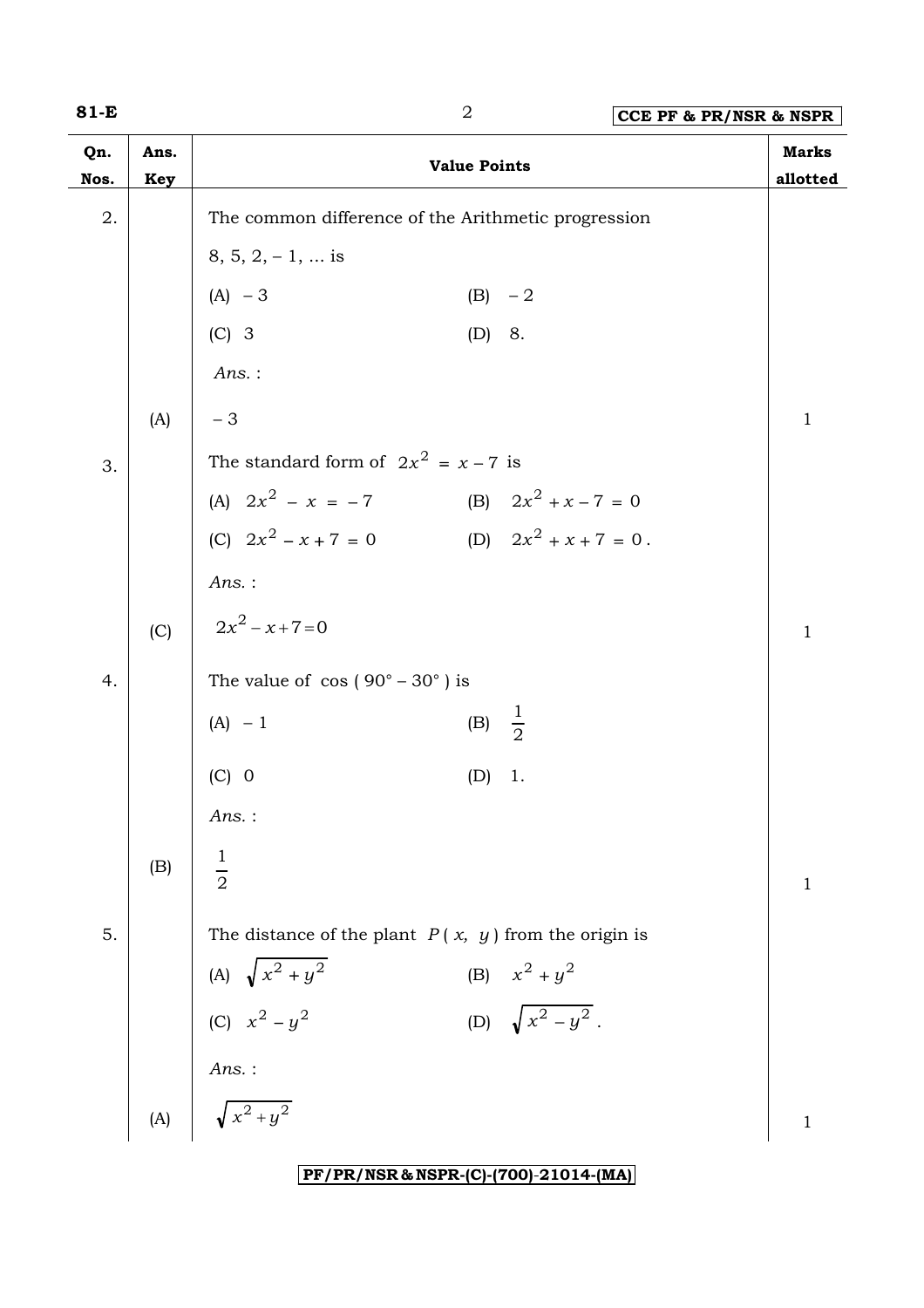**CCE PF & PR/NSR & NSPR** 3 **81-E**

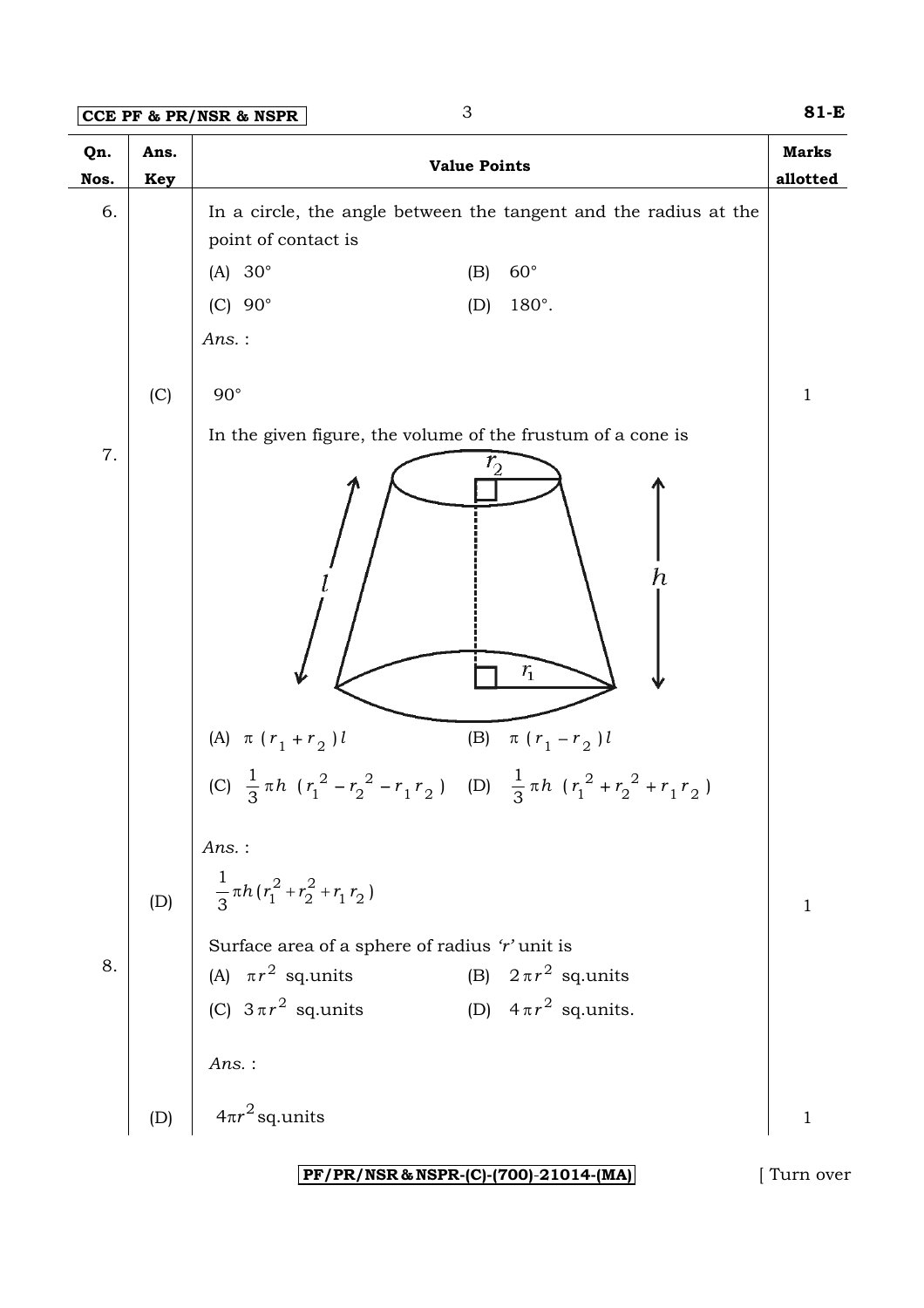| ۰,<br>w<br>۰. |  |  |
|---------------|--|--|
|---------------|--|--|

**81-E** 4 **CCE PF & PR/NSR & NSPR**

| Qn.<br>Nos. | <b>Value Points</b>                                                                                                      | <b>Marks</b><br>allotted |
|-------------|--------------------------------------------------------------------------------------------------------------------------|--------------------------|
| II.         | $8 \times 1 = 8$<br>Answer the following questions :                                                                     |                          |
|             | (Direct answers from Q. Nos. 9 to 16 full marks should be given)                                                         |                          |
| 9.          | If the pair of linear equations in two variables are inconsistent, then                                                  |                          |
|             | how many solutions do they have?<br>$Ans.$ :                                                                             |                          |
|             | No solution                                                                                                              | $\mathbf{1}$             |
| 10.         | In an Arithmetic progression if 'a' is the first term and 'd' is the<br>common difference, then write its $n^{th}$ term. |                          |
|             | $Ans.$ :                                                                                                                 |                          |
|             | $a_n = a + (n-1)d$                                                                                                       | $\mathbf{1}$             |
| 11.         | Write the standard form of quadratic equation.                                                                           |                          |
|             | $Ans.$ :                                                                                                                 |                          |
|             | $ax^2 + bx + c = 0$                                                                                                      | $\mathbf{1}$             |
| 12.         | $\sin 18^\circ$<br>Write the value of<br>$\cos 72^\circ$                                                                 |                          |
|             | Ans.:                                                                                                                    |                          |
|             | 1                                                                                                                        | 1                        |
| 13.         | Write the distance of the point $(4, 3)$ from <i>x</i> -axis.                                                            |                          |
|             | $Ans.$ :                                                                                                                 |                          |
|             | $\ensuremath{\mathsf{3}}$                                                                                                | $\mathbf{1}$             |
| 14.         | Find the median of the scores $6, 4, 2, 10$ and 7.                                                                       |                          |
|             | $Ans.$ :                                                                                                                 |                          |
|             | 6                                                                                                                        | $\mathbf{1}$             |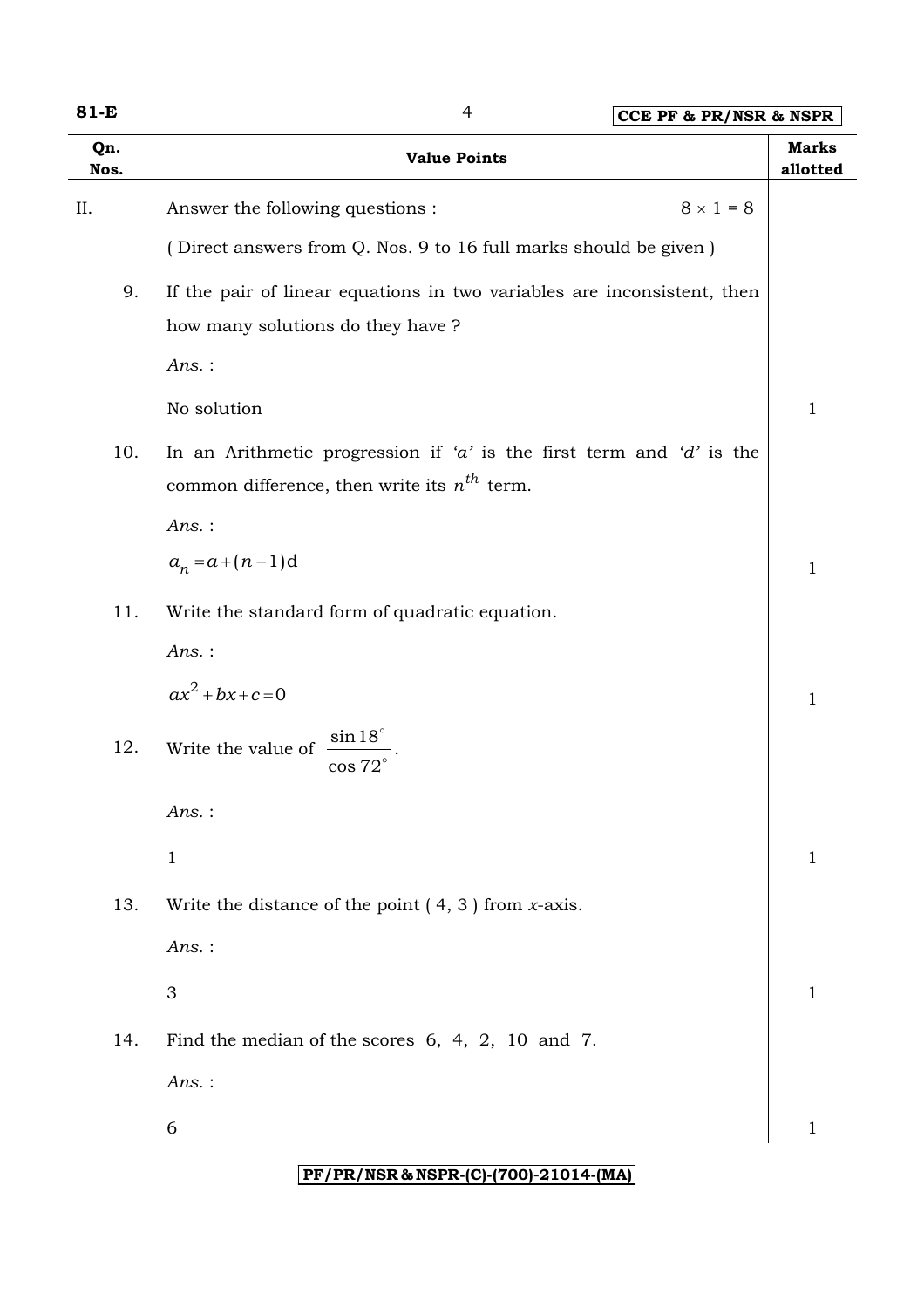**CCE PF & PR/NSR & NSPR** 5 **81-E** 

| Qn.<br>Nos. |     | <b>Value Points</b>                                                                                                                                                 | <b>Marks</b><br>allotted |
|-------------|-----|---------------------------------------------------------------------------------------------------------------------------------------------------------------------|--------------------------|
|             | 15. | Write the statement of "Basic Proportionality" theorem (Thales                                                                                                      |                          |
|             |     | theorem).                                                                                                                                                           |                          |
|             |     | $Ans.$ :                                                                                                                                                            |                          |
|             |     | If a line is drawn parallel to one side of a triangle to intersect the other<br>two sides in distinct points, the other two sides are divided in the<br>same ratio. |                          |
|             |     | <b>Note</b> : If correct alternate statement is written give full marks.                                                                                            | $\mathbf 1$              |
|             | 16. | In the given figure, write the formula used to find the curved surface<br>area of the cone.                                                                         |                          |
|             |     | $\bm{h}$<br>r<br>Α<br>Β                                                                                                                                             |                          |
|             |     | $Ans.$ :                                                                                                                                                            |                          |
|             |     | Curved surface area of cone = $\pi r l$ sq units                                                                                                                    | $\mathbf{1}$             |
| III.        |     | Answer the following questions :<br>$18 \times 2 = 36$                                                                                                              |                          |
|             | 17. | Solve the given pair of linear equations by Elimination method :                                                                                                    |                          |
|             |     | $2x + y = 8$                                                                                                                                                        |                          |
|             |     | $x - y = 1$                                                                                                                                                         |                          |
|             |     | Ans.:                                                                                                                                                               |                          |
|             |     |                                                                                                                                                                     |                          |
|             |     | $\frac{1}{2}$                                                                                                                                                       |                          |
|             |     | $3x = 9$                                                                                                                                                            |                          |
|             |     | PF/PR/NSR & NSPR-(C)-(700)-21014-(MA)                                                                                                                               | Turn over                |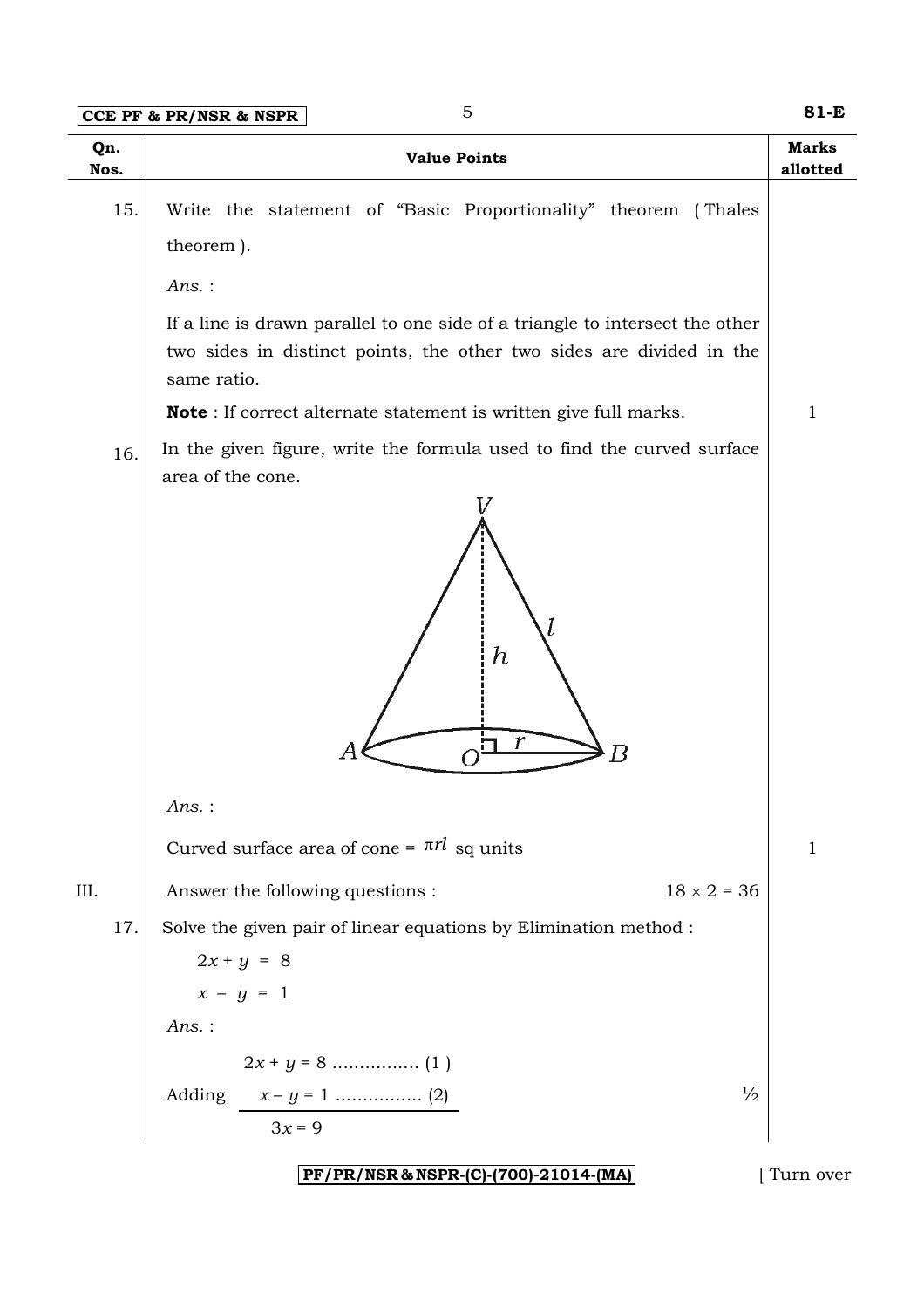| w<br>۰. |  |
|---------|--|
|---------|--|

| Qn.<br>Nos. | <b>Value Points</b>                                                                            |               | <b>Marks</b><br>allotted |
|-------------|------------------------------------------------------------------------------------------------|---------------|--------------------------|
|             | 9<br>$x=\frac{1}{3}$                                                                           |               |                          |
|             | $x = 3$                                                                                        | $\frac{1}{2}$ |                          |
|             | Substitute $x = 3$ in (1)                                                                      |               |                          |
|             | $2(3) + y = 8$                                                                                 | $\frac{1}{2}$ |                          |
|             | $6 + y = 8$                                                                                    |               |                          |
|             | $y = 8 - 6$                                                                                    |               | $\overline{2}$           |
|             | $y = 2$                                                                                        | $\frac{1}{2}$ |                          |
| 18.         | Find the 30th term of the arithmetic progression $5, 8, 11, \ldots$<br>using formula.          | by            |                          |
|             | $Ans.$ :                                                                                       |               |                          |
|             | $5, 8, 11$                                                                                     |               |                          |
|             | Here $a = 5$ , $d = 8 - 5 = 3$ , $n = 30$                                                      | $\frac{1}{2}$ |                          |
|             | nth term of arithmetic progression                                                             |               |                          |
|             | $a_n = a + (n-1)d$                                                                             | $\frac{1}{2}$ |                          |
|             | $a_{30} = 5 + (30 - 1)3$                                                                       | $\frac{1}{2}$ |                          |
|             | $= 5 + 29 \times 3$                                                                            |               |                          |
|             | $= 5 + 87$                                                                                     |               |                          |
|             | $a_{30} = 92$                                                                                  | $\frac{1}{2}$ |                          |
|             |                                                                                                |               | $\overline{2}$           |
| 19.         | Find the sum of first 20 terms of the Arithmetic progression<br>10, 15, 20,  by using formula. |               |                          |
|             | <b>OR</b>                                                                                      |               |                          |
|             | Find the sum of first 20 positive integers using formula.                                      |               |                          |
|             | $Ans.$ :                                                                                       |               |                          |
|             | $a = 10$ , $d = 15 - 10 = 5$ , $n = 20$ , $S_{20} = ?$                                         |               |                          |
|             | $S_n = \frac{n}{2} [2a + (n-1)d]$                                                              | $\frac{1}{2}$ |                          |
|             |                                                                                                |               |                          |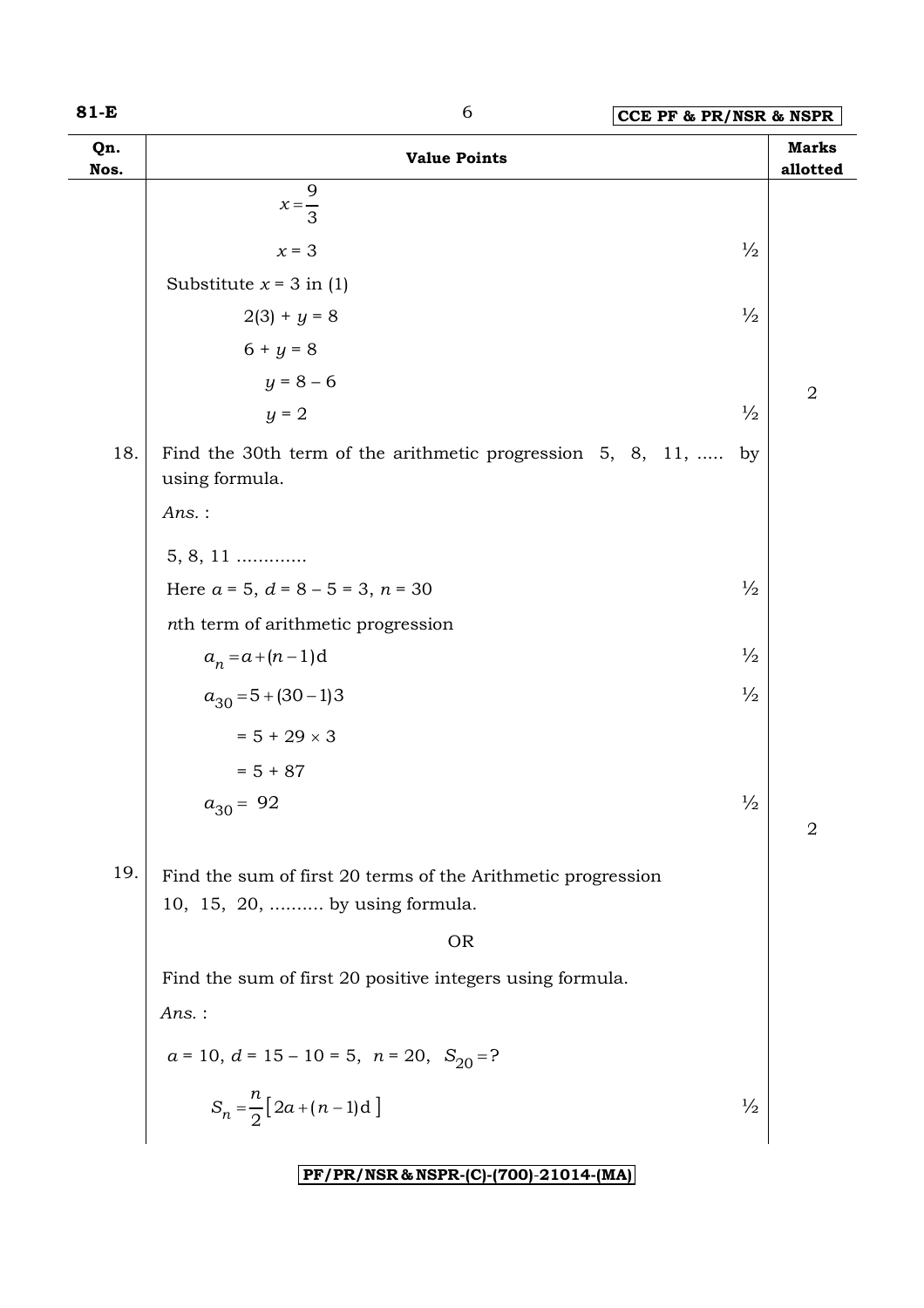| Qn.<br>Nos. | <b>Value Points</b>                                                                                           | <b>Marks</b><br>allotted |
|-------------|---------------------------------------------------------------------------------------------------------------|--------------------------|
|             | $S_{20} = \frac{20}{2} [2(10) + (20 - 1)5]$<br>$\frac{1}{2}$                                                  |                          |
|             | $= 10 [20 + 19 \times 5]$                                                                                     |                          |
|             | $= 10 [20 + 95]$                                                                                              |                          |
|             | $\frac{1}{2}$<br>$= 10 \times 115$                                                                            |                          |
|             | $\frac{1}{2}$<br>$S_{20} = 1150$                                                                              |                          |
|             | <b>Note</b> : Any other suitable method is followed to get the correct answer,<br>full marks should be given. | $\overline{2}$           |
|             | <b>OR</b>                                                                                                     |                          |
|             | $S_n = \frac{n(n+1)}{2}$<br>$\frac{1}{2}$                                                                     |                          |
|             | $n = 20$<br>$S_{20} = \frac{20(20+1)}{2}$<br>$\frac{1}{2}$                                                    |                          |
|             | $=\frac{20\times21}{2}$                                                                                       |                          |
|             | $\frac{1}{2}$<br>$= 10 \times 21$                                                                             |                          |
|             | $\frac{1}{2}$<br>$S_{20} = 210$                                                                               | $\overline{2}$           |
| 20.         | Find the roots of $x^2 + 5x + 2 = 0$ by using quadratic formula.                                              |                          |
|             | $Ans.$ :                                                                                                      |                          |
|             | $x^2 + 5x + 2 = 0$                                                                                            |                          |
|             | $ax^2 + bx + c = 0$                                                                                           |                          |
|             | $a = 1, b = 5, c = 2$                                                                                         |                          |
|             | $x = \frac{-b \pm \sqrt{b^2 - 4ac}}{2a}$<br>$\frac{1}{2}$                                                     |                          |
|             | $=\frac{-5\pm\sqrt{5^2-4(1)} (2)}{2(1)}$<br>$\frac{1}{2}$                                                     |                          |
|             | $=\frac{-5 \pm \sqrt{25 - 8}}{2}$<br>$\frac{1}{2}$                                                            |                          |
|             |                                                                                                               |                          |
|             | $=\frac{-5 \pm \sqrt{17}}{2}$<br>$\frac{1}{2}$                                                                | $\overline{2}$           |
|             | PF/PR/NSR & NSPR-(C)-(700)-21014-(MA)                                                                         | Turn over                |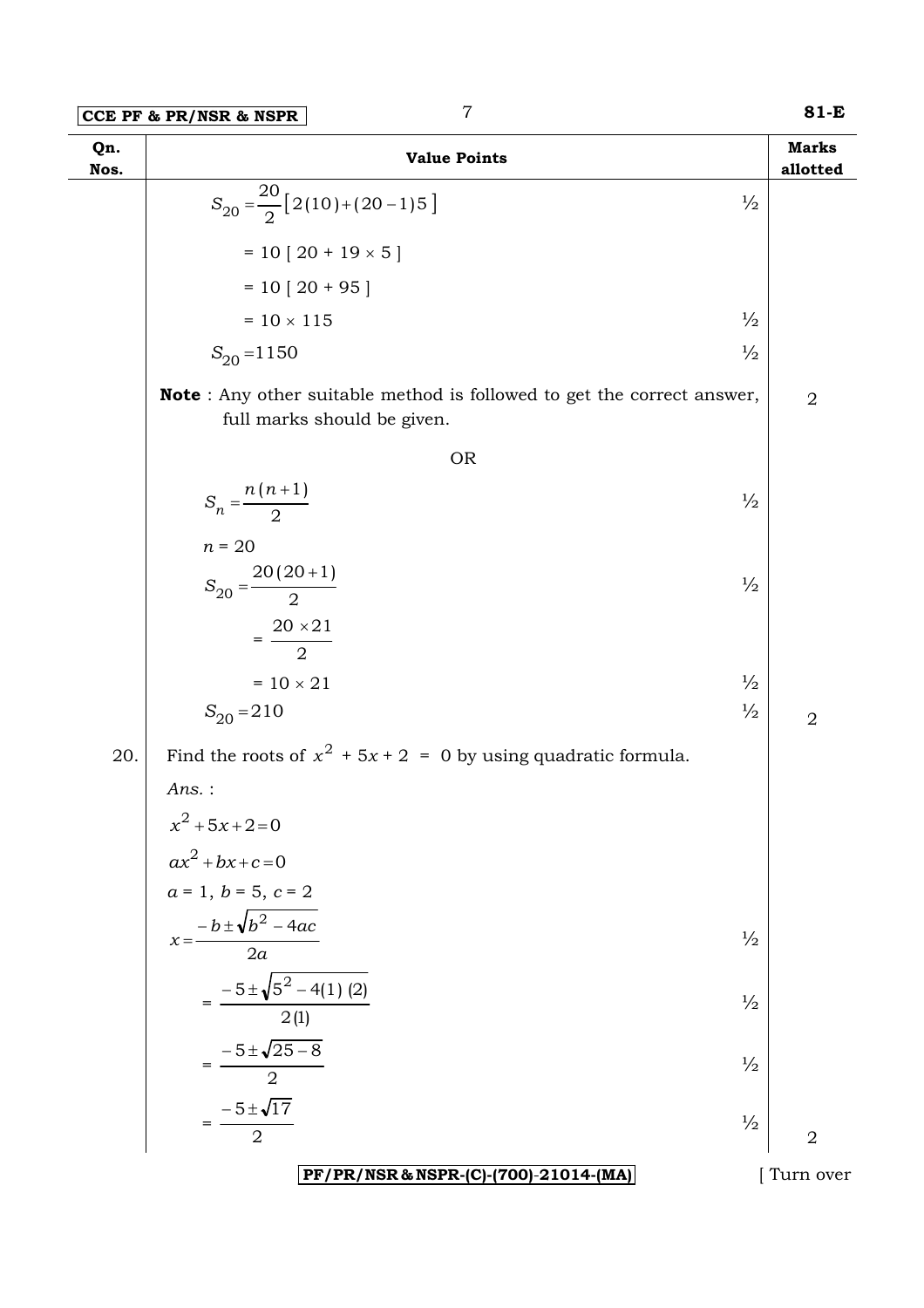## **81-E** 8 **CCE PF & PR/NSR & NSPR**

| Qn.<br>Nos. | <b>Value Points</b>                                                                                                                            | <b>Marks</b><br>allotted |
|-------------|------------------------------------------------------------------------------------------------------------------------------------------------|--------------------------|
| 21.         | Find the value of the discriminant and hence write the nature of roots<br>of the quadratic equation $x^2 + 4x + 4 = 0$ .<br>Ans. :             |                          |
|             | $x^2 + 4x + 4 = 0$                                                                                                                             |                          |
|             | $ax^2 + bx + c + 0$                                                                                                                            |                          |
|             | $a = 1, b = 4, c = 4$                                                                                                                          |                          |
|             | Discriminant = $b^2$ – 4ac<br>$\frac{1}{2}$                                                                                                    |                          |
|             | $= 4^{2} - 4(1)(4)$<br>$\frac{1}{2}$                                                                                                           |                          |
|             | $= 16 - 16$                                                                                                                                    |                          |
|             | $\frac{1}{2}$<br>$= 0$                                                                                                                         |                          |
| 22.         | $\frac{1}{2}$<br>Nature of roots: Two equal real roots.                                                                                        | $\overline{2}$           |
|             | Find the distance between the points $A(2, 6)$ and $B(5, 10)$ by using<br>distance formula.                                                    |                          |
|             | <b>OR</b>                                                                                                                                      |                          |
|             | Find the coordinates of the mid-point of the line segment joining the<br>points $P(3, 4)$ and $Q(5, 6)$ by using 'mid-point' formula.<br>Ans.: |                          |
|             | $A(2, 6)$ $B(5, 10)$                                                                                                                           |                          |
|             | $x_1, y_1$ $x_2, y_2$                                                                                                                          |                          |
|             | Distance formula $d=\sqrt{(x_2-x_1)^2+(y_2-y_1)^2}$<br>$\frac{1}{2}$                                                                           |                          |
|             | $=\sqrt{(5-2)^2+(10-6)^2}$<br>$\frac{1}{2}$                                                                                                    |                          |
|             | $=\sqrt{3^2+4^2}$                                                                                                                              |                          |
|             | $=\sqrt{9+16}$                                                                                                                                 |                          |
|             | $=\sqrt{25}$<br>$\frac{1}{2}$                                                                                                                  |                          |
|             | $\frac{1}{2}$<br>$d = 5$ units                                                                                                                 | $\overline{2}$           |
|             | <b>OR</b>                                                                                                                                      |                          |
|             | $P(3, 4)$ $Q(5, 6)$                                                                                                                            |                          |
|             | $x_1, y_1$ $x_2, y_2$                                                                                                                          |                          |
|             | Mid-point formula $(x,y) = \left(\frac{x_1 + x_2}{2}, \frac{y_1 + y_2}{2}\right)$<br>$\frac{1}{2}$                                             |                          |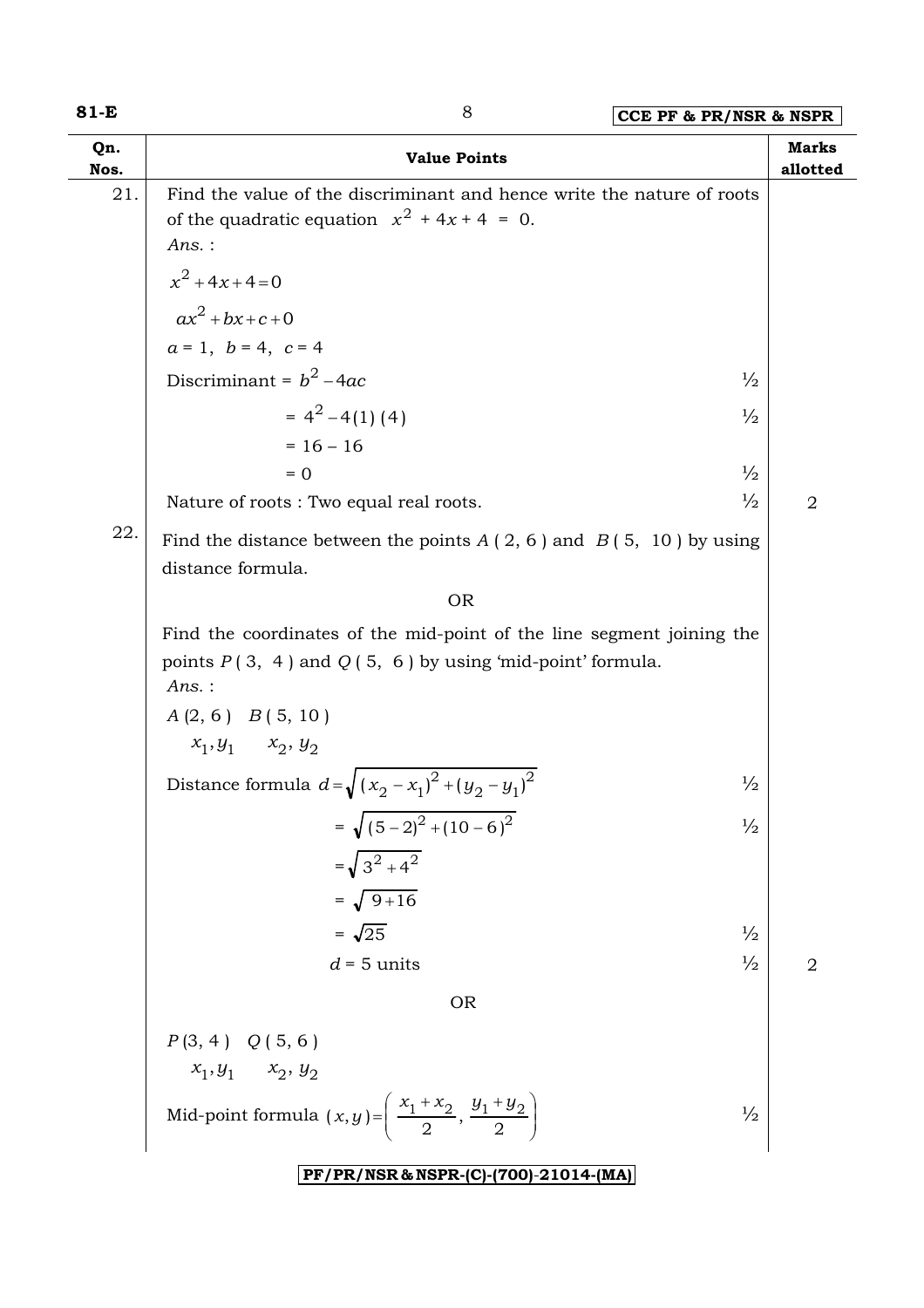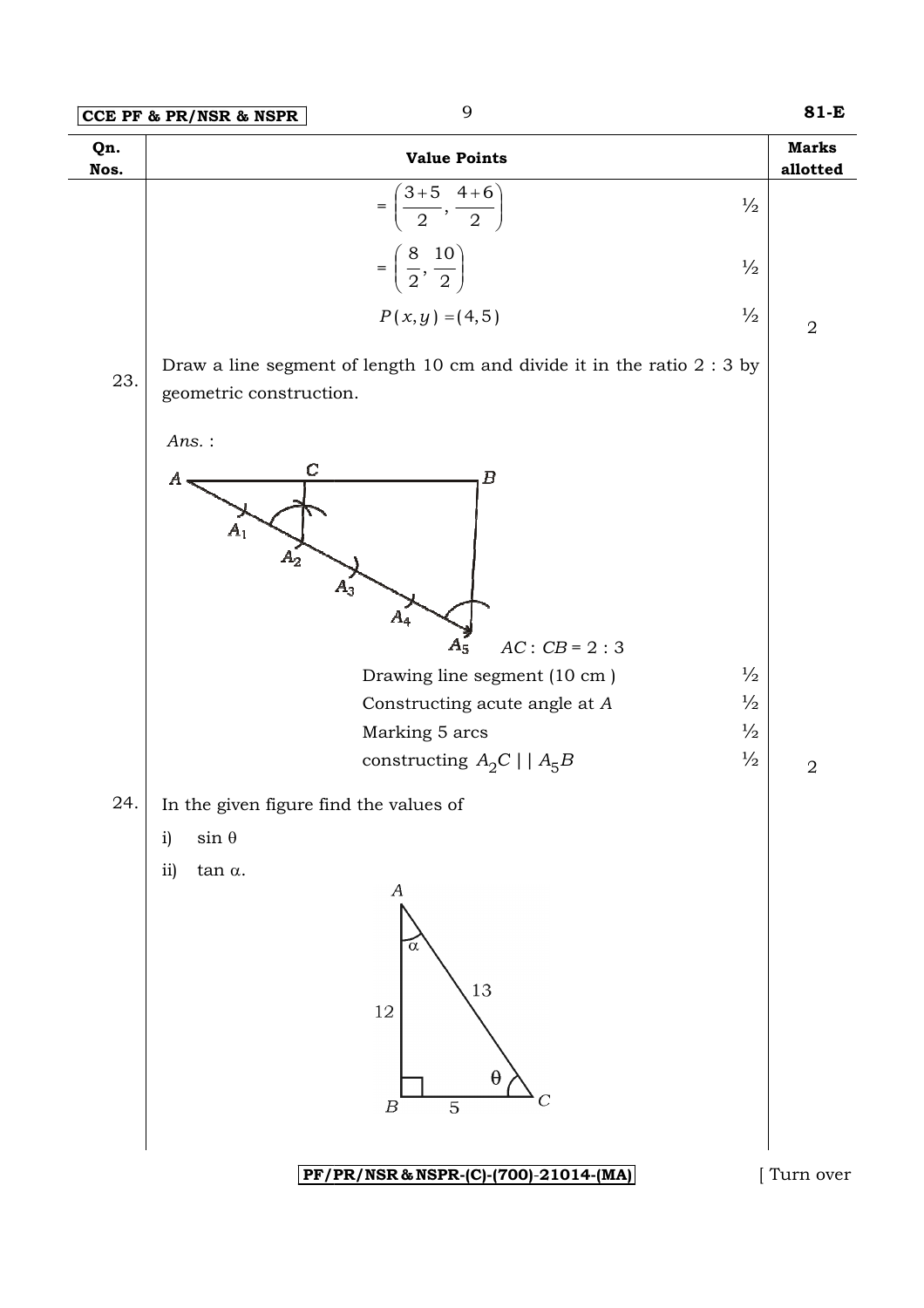**81-E** 10 **CCE PF & PR/NSR & NSPR**

| Qn.<br>Nos. | <b>Value Points</b>                                                                                                                                                       | <b>Marks</b><br>allotted |
|-------------|---------------------------------------------------------------------------------------------------------------------------------------------------------------------------|--------------------------|
|             | $Ans.$ :<br>12<br>(i)<br>$\sin \theta = \frac{1}{12}$<br>$\mathbf{1}$<br>13<br>5<br>$\mathbf{1}$<br>(ii)<br>$\tan \alpha = \frac{1}{12}$                                  | $\mathbf 2$              |
| 25.         | In the given figure identify and name the following :<br>Chord<br>$\mathbf{i}$<br>ii)<br>Secant of the circle.                                                            |                          |
|             | $\boldsymbol{B}$<br>$\boldsymbol{P}$<br>$\boldsymbol{A}$<br>$\boldsymbol{X}$<br>Y<br>$O$ $\bullet$<br>$\cal K$<br>$\overline{M}$<br>$\overline{N}$                        |                          |
|             | $Ans.$ :<br>${\it XY}$<br>$\mathbf{1}$<br>(i)<br>KN<br>(i)<br>1                                                                                                           | $\sqrt{2}$               |
| 26.         | What is an Arithmetic progression ? Write its general form.<br>$Ans.$ :                                                                                                   |                          |
|             | An arithmetic progression is a list of numbers in which each term is<br>obtained by adding a fixed number to the preceding term except the<br>first term.<br>$\mathbf{1}$ |                          |
|             | General form : $a, a + d, a + 2d, a + 3d$<br>$\mathbf 1$                                                                                                                  |                          |
|             | Note : If any other correct alternate definition is written for Arithmetic<br>progression, give full marks.                                                               | $\sqrt{2}$               |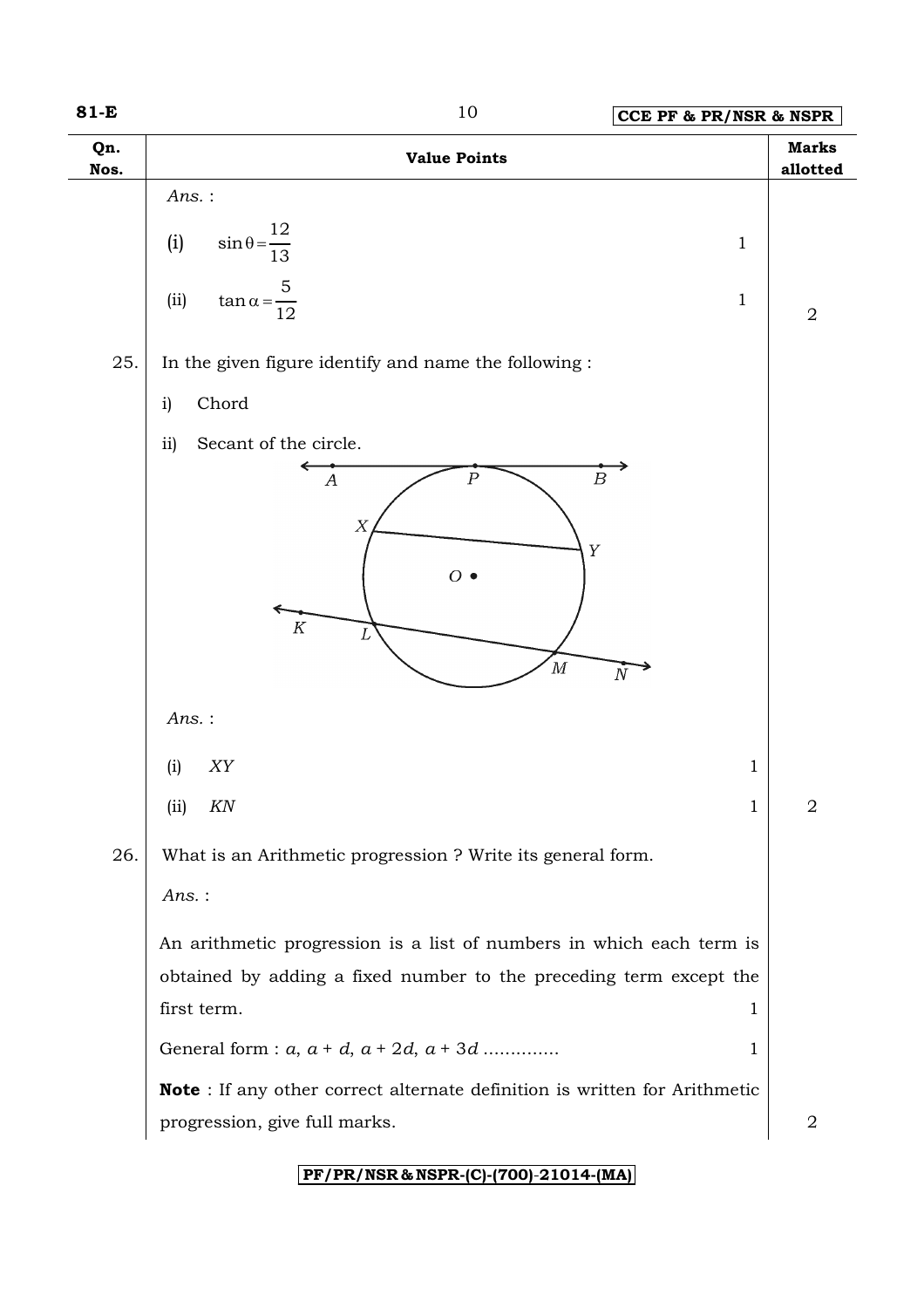## **CCE PF & PR/NSR & NSPR**

| Qn.<br>Nos. | <b>Value Points</b>                                                                                             | <b>Marks</b><br>allotted |
|-------------|-----------------------------------------------------------------------------------------------------------------|--------------------------|
| $27. \,$    | Construct a pair of tangents to a circle of radius 4 cm which are<br>inclined to each other at an angle of 60°. |                          |
|             | $Ans.$ :                                                                                                        |                          |
|             | $\angle AOB = 180^\circ - 60^\circ = 120^\circ$<br>$60^{\circ}$<br>$120^{\circ}$<br>$\bm{B}$<br>$\Omega$        |                          |
|             | $\frac{1}{2}$<br>Drawing a circle of radius 4 cm                                                                |                          |
|             | $\frac{1}{2}$<br>Construction angle 120°                                                                        |                          |
|             | Drawing 2 tangents $(\frac{1}{2} + \frac{1}{2}) =$<br>$\mathbf 1$                                               | $\mathbf 2$              |
| 28.         | Find the roots of the equation $(x + 3)(x - 4) = 0$ .                                                           |                          |
|             | $Ans.$ :                                                                                                        |                          |
|             | $(x + 3) (x - 4) = 0$                                                                                           |                          |
|             | $x+3=0$<br>$\frac{1}{2}$                                                                                        |                          |
|             | $\frac{1}{2}$<br>$x = -3$                                                                                       |                          |
|             | or                                                                                                              |                          |
|             | $x\!-4=0$<br>$\frac{1}{2}$                                                                                      |                          |
|             | $\frac{1}{2}$<br>$x = 4$                                                                                        | $\sqrt{2}$               |
|             | PF/PR/NSR & NSPR-(C)-(700)-21014-(MA)                                                                           | [Turn over               |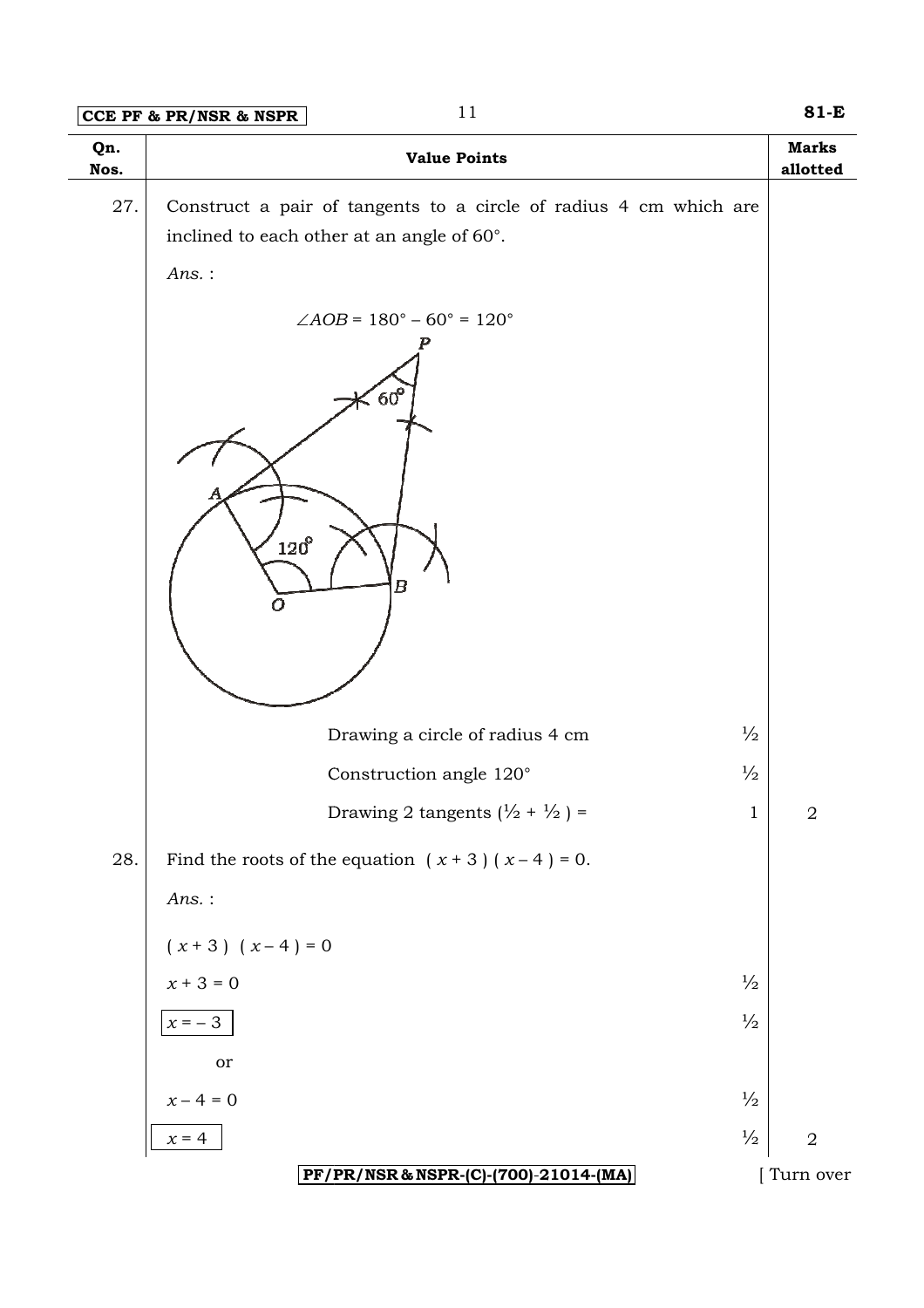### 12 **CCE PF & PR/NSR & NSPR**

| Qn.<br>Nos. | <b>Value Points</b>                                                                                                                                                                  | <b>Marks</b><br>allotted |
|-------------|--------------------------------------------------------------------------------------------------------------------------------------------------------------------------------------|--------------------------|
| 29.         | If the point $P(0, y)$ is equidistant from the points $A(3, 0)$ and                                                                                                                  |                          |
|             | $B(3, 2)$ , then find the value of y.                                                                                                                                                |                          |
|             | Ans.:<br>P(0, y)                                                                                                                                                                     |                          |
|             | $A(3,0)$ $B(3,2)$                                                                                                                                                                    |                          |
|             | $\frac{1}{2}$<br>PA<br>PB<br>$\hspace{1.6cm} = \hspace{1.6cm}$                                                                                                                       |                          |
|             | $\sqrt{(3-0)^2 + (0-y)^2} = \sqrt{(3-0)^2 + (2-y)^2}$<br>$\sqrt{3^2 + y^2} = \sqrt{3^2 + 4 + y^2 - 4y}$<br>$\frac{1}{2}$                                                             |                          |
|             | Squaring on both sides                                                                                                                                                               |                          |
|             | $9 + y^2 = 9 + 4 + y^2 - 4y$<br>$\frac{1}{2}$                                                                                                                                        |                          |
|             | $4y = 4$                                                                                                                                                                             |                          |
|             | $y = \frac{4}{4}$                                                                                                                                                                    |                          |
|             | $\frac{1}{2}$<br>$y = 1$                                                                                                                                                             | $\overline{2}$           |
| 30.         | In $\triangle$ ABC as shown in the figure, EF    BC. If AE = 1 cm, BE = 2 cm                                                                                                         |                          |
|             | and $AF = 2$ cm, then find FC.<br>$\boldsymbol{A}$<br>∧<br>$2\ {\rm cm}$<br>$1 \text{ cm}$<br>$\boldsymbol{F}$<br>$_{E}$<br>$2 \; \mathrm{cm}$<br>$\overline{C}$<br>$\boldsymbol{B}$ |                          |
|             | Ans.:                                                                                                                                                                                |                          |
|             | In $\triangle ABC$ , $EF$   BC.                                                                                                                                                      |                          |
|             | By Basic proportionality theorem,<br>$AE$ $AF$<br>1<br>${\cal EB}$<br>FC                                                                                                             |                          |
|             | PF/PR/NSR & NSPR-(C)-(700)-21014-(MA)                                                                                                                                                |                          |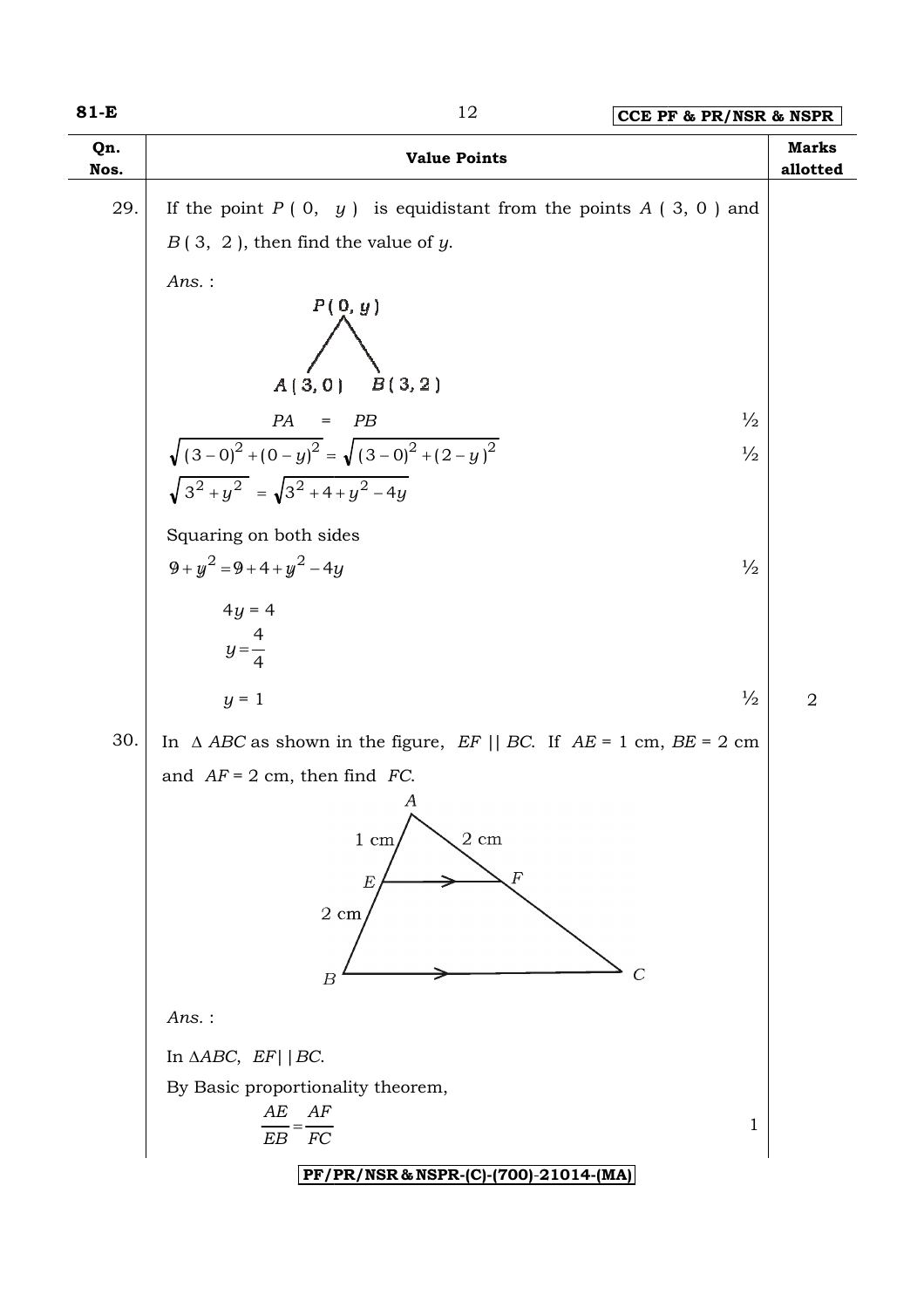| Qn.<br>Nos. | <b>Value Points</b>                                                               | <b>Marks</b><br>allotted |
|-------------|-----------------------------------------------------------------------------------|--------------------------|
|             | $\overline{2}$<br>$\mathbf{1}$<br>$\frac{1}{2}$<br>$\overline{2} = \overline{FC}$ |                          |
|             | $FC = 2 \times 2$                                                                 | $\sqrt{2}$               |
|             | $\frac{1}{2}$<br>$FC = 4$ cm                                                      |                          |
| 31.         | ABC is an isosceles triangle right angled at C. Prove<br>that<br>$AB^2 = 2AC^2$   |                          |
|             | A<br>$\mathcal{C}$<br>$\boldsymbol{B}$                                            |                          |
|             | $Ans.$ :                                                                          |                          |
|             | In $\triangle ABC$ , $\angle C = 90^\circ$                                        |                          |
|             | $AB^2 = AC^2 + BC^2$ [By Pythagoras theorem ]<br>$\frac{1}{2}$                    |                          |
|             | $AB^2 = AC^2 + AC^2$ [ $\because BC = AC$ ] Isosceles triangle                    | $\mathbf{1}$             |
|             | $\therefore AB^2 = 2AC^2$<br>$\frac{1}{2}$                                        | $\overline{2}$           |
| 32.         | If $\tan A = \cot B$ , then prove that $A + B = 90^\circ$ .                       |                          |
|             | Ans.:                                                                             |                          |
|             | $tan A = cot B$                                                                   |                          |
|             | $\cot (90^\circ - A) = \cot B$                                                    | 1                        |
|             | $90^{\circ} - A = B$<br>$\frac{1}{2}$                                             |                          |
|             | or $A + B = 90^\circ$<br>$\frac{1}{2}$                                            | $\overline{2}$           |
|             | <b>Alternate method</b>                                                           |                          |
|             | $tan A = cot B$                                                                   | $\mathbf{1}$             |
|             | $tan A = tan (90° - B)$                                                           |                          |
|             | $\frac{1}{2}$<br>$A = 90^\circ - B$                                               |                          |
|             | $A + B = 90^{\circ}$<br>$\frac{1}{2}$                                             | $\overline{2}$           |
|             | PF/PR/NSR & NSPR-(C)-(700)-21014-(MA)                                             | Turn over                |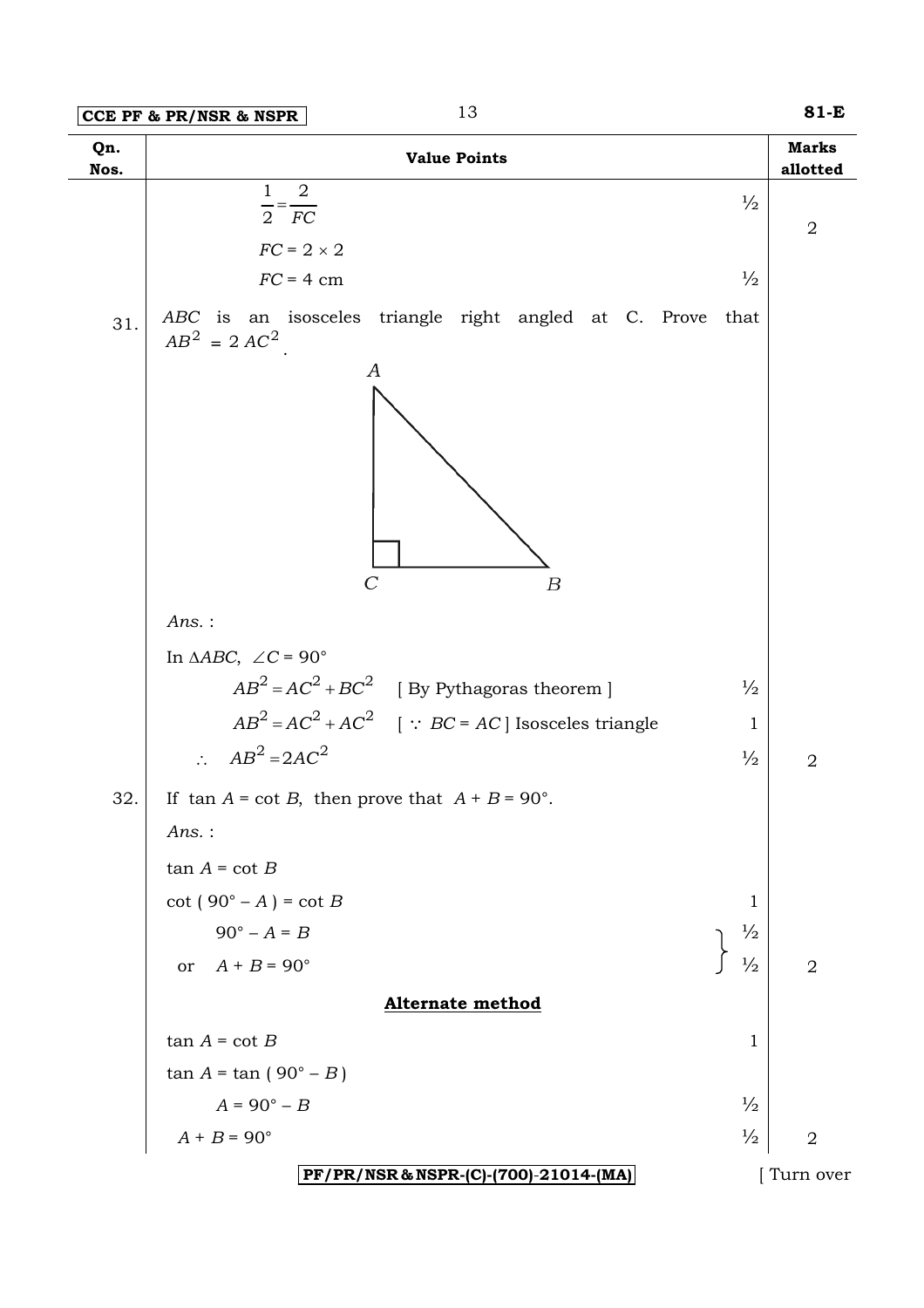**Qn. Nos.**

**81-E** 14 **CCE PF & PR/NSR & NSPR Value Points Marks Marks Marks Marks allotted**  33. Two cubes each of side 4 cm are joined end to end. Find the volume of the resulting cuboid. *Ans.* : Length of cuboid  $l = (4 + 4)$  $l = 8$  cm  $\frac{1}{2}$ Breadth of cuboid  $b = 4$  cm Height of cuboid  $h = 4$  cm  $\int$  $V = l \times b \times h$   $\frac{1}{2}$  $= 8 \times 4 \times 4$  $V = 128 \text{ cm}^3$   $\frac{1}{2}$  2  $34.$  Find the area of the quadrant of a circle of radius 7 cm. [ Take  $\pi = \frac{22}{7}$  ] *Ans.* : Area of the quadrant of a circle =  $\frac{6}{2500} \times \pi r^2$ 360 π× *r*  $\frac{\theta}{50^{\circ}} \times \pi r^2$   $\frac{1}{2}$  $=\frac{90}{2600} \times \frac{22}{7} \times 7^2$ 7 22 360 90  $\times -\times$ ° ° 22  $90^{\circ1}$   $22^{11}$ 1 °

$$
= \frac{50}{360^{\circ}A_2} \times \frac{42}{7} \times 7 \times 7
$$
  
= 
$$
\frac{77}{2}
$$
cm<sup>2</sup>  
= 38.5 cm<sup>2</sup>

#### **Alternate method**

 $=$   $\frac{1}{2}$   $\frac{1}{2}$   $\frac{1}{2}$   $\frac{1}{2}$   $\frac{1}{2}$   $\frac{1}{2}$   $\frac{1}{2}$   $\frac{1}{2}$   $\frac{1}{2}$   $\frac{1}{2}$   $\frac{1}{2}$ 

Area of quadrant of a circle =  $\frac{1}{4} \times \pi r^2$ 4 1  $\times \pi r^2$  1  $=$   $\frac{1}{2}$   $\frac{1}{2}$   $\frac{1}{2}$   $\frac{1}{2}$   $\frac{1}{2}$   $\frac{1}{2}$   $\frac{1}{2}$   $\frac{1}{2}$   $\frac{1}{2}$   $\frac{1}{2}$   $\frac{1}{2}$   $\frac{1}{2}$   $\frac{1}{2}$   $\frac{1}{2}$   $\frac{1}{2}$   $\frac{1}{2}$   $\frac{1}{2}$   $\frac{1}{2}$   $\frac{1}{2}$   $\frac{1}{2}$   $\frac{1}{2}$   $\frac{1}{2$  $7^2$ 7 22 4 1  $\times \frac{1}{\sqrt{2}} \times$  $=\frac{1}{\sqrt{2}} \times \frac{1}{\sqrt{2}} \times \frac{7}{2} \times \frac{7}{2}$ 7 22 4 1  $22^{11}$ 2  $\times \frac{1}{7} \times 7 \times 7$   $\frac{1}{2}$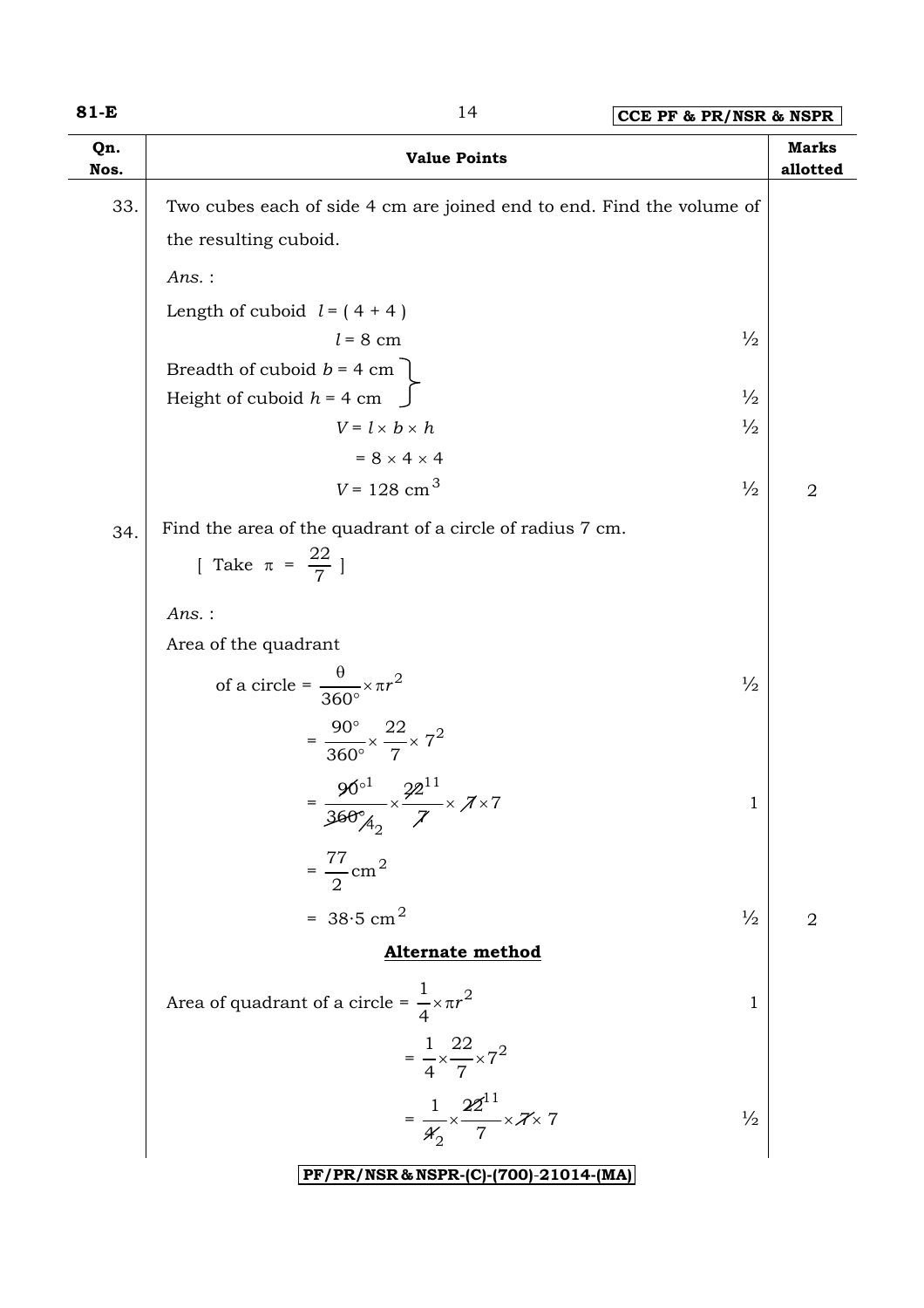|  | $ CCE$ PF & PR/NSR & NSPR |  |
|--|---------------------------|--|
|  |                           |  |

| Qn.<br>Nos. | <b>Value Points</b>                                                                                                                                                              |                   | <b>Marks</b><br>allotted |
|-------------|----------------------------------------------------------------------------------------------------------------------------------------------------------------------------------|-------------------|--------------------------|
|             | 77<br>$=\frac{1}{2}$ cm <sup>2</sup>                                                                                                                                             |                   |                          |
|             | or                                                                                                                                                                               |                   |                          |
|             | = $38.5$ cm <sup>2</sup>                                                                                                                                                         | $\frac{1}{2}$     | $\overline{2}$           |
| IV.         | Answer the following questions :                                                                                                                                                 | $9 \times 3 = 27$ |                          |
| 35.         | The sum of first 9 terms of an Arithmetic progression is 144 and its<br>9th term is 28 then find the first term and common difference of the<br>Arithmetic progression.<br>Ans.: |                   |                          |
|             | $S_n = \frac{n}{2} [a + l]$                                                                                                                                                      | $\frac{1}{2}$     |                          |
|             | $S_9 = \frac{9}{2} [a + 28]$                                                                                                                                                     |                   |                          |
|             | 144 = $\frac{9}{2}$ [ a + 28 ]<br>$\frac{16}{2}$<br>$\frac{144 \times 2}{2}$ = a + 28                                                                                            | $\frac{1}{2}$     |                          |
|             | $32 = a + 28$                                                                                                                                                                    |                   |                          |
|             | $a = 32 - 28$<br>$a = 4$                                                                                                                                                         | $\frac{1}{2}$     |                          |
|             | $a_n = a + (n - 1)$ d                                                                                                                                                            | $\frac{1}{2}$     |                          |
|             | $a_9 = 4 + (9 - 1) d$<br>$28 = 4 + 8d$                                                                                                                                           |                   |                          |
|             |                                                                                                                                                                                  | $\frac{1}{2}$     |                          |
|             |                                                                                                                                                                                  |                   |                          |
|             | $24 = 8d$<br>$d = \frac{24}{8}$                                                                                                                                                  |                   |                          |
|             | $d = 3$                                                                                                                                                                          | $\frac{1}{2}$     | 3                        |
|             | Any other correct alternate method, may be given full marks.<br>$\ast$                                                                                                           |                   |                          |
|             | PF/PR/NSR & NSPR-(C)-(700)-21014-(MA)                                                                                                                                            |                   | Turn over                |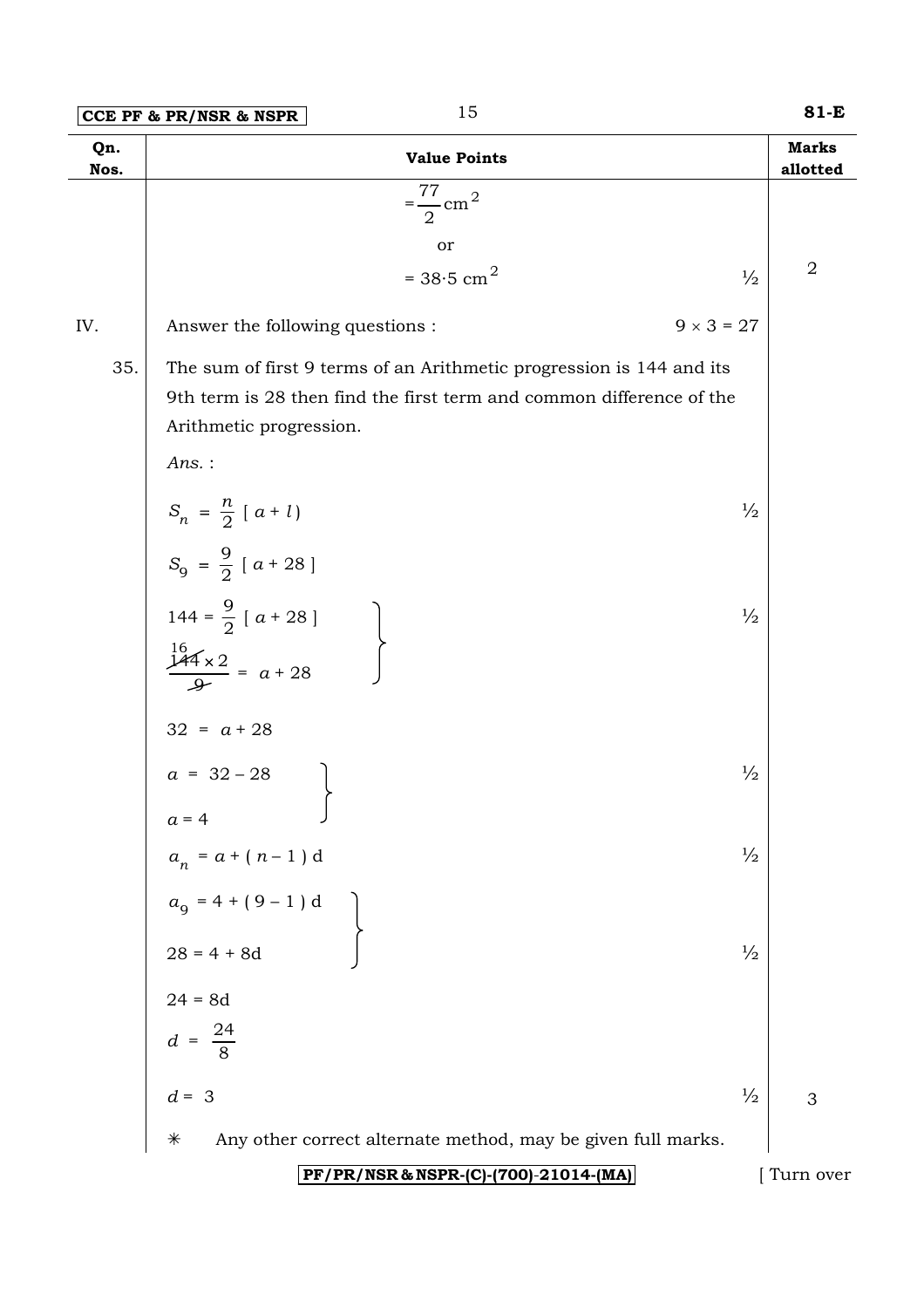**81-E**

| Qn.<br>Nos. | <b>Value Points</b>                                                                                                                                                                              | <b>Marks</b><br>allotted |
|-------------|--------------------------------------------------------------------------------------------------------------------------------------------------------------------------------------------------|--------------------------|
| 36.         | The diagonal of a rectangular field is 60 m more than its shorter side.<br>If the longer side is 30 m more than the shorter side, then find the<br>sides of the field.                           |                          |
|             | <b>OR</b>                                                                                                                                                                                        |                          |
|             | In a right angled triangle, the length of the hypotenuse is 13 cm.<br>Among the remaining two sides, the length of one side is 7 cm more<br>than the other side. Find the sides of the triangle. |                          |
|             | Ans.:<br>$\boldsymbol{A}$<br>D<br>$\left(x_{\star}\right._{60\,_{\eta_2}}$<br>$x\,\mathrm{m}$<br>$\boldsymbol{B}$<br>$(x + 30)$ m                                                                |                          |
|             | $ABCD \rightarrow$ rectangular field                                                                                                                                                             |                          |
|             | Let $AB = x$ m then $BC = (x + 30)$ m, $AC = (x + 60)$ m                                                                                                                                         |                          |
|             | $AC2 = AB2 + BC2$<br>$\frac{1}{2}$                                                                                                                                                               |                          |
|             | $(x+60)^2 = x^2 + (x+30)^2$<br>$\frac{1}{2}$                                                                                                                                                     |                          |
|             | $x^2$ +60 <sup>2</sup> +2×x×60= $x^2$ +x <sup>2</sup> +30 <sup>2</sup> +2×x×30                                                                                                                   |                          |
|             | $3600+120x=x^2+900+60x$                                                                                                                                                                          |                          |
|             | $x^2$ +900+60x-3600-120x=0                                                                                                                                                                       |                          |
|             | $x^2 - 60x - 2700 = 0$<br>$\frac{1}{2}$                                                                                                                                                          |                          |
|             | $x^2 - 90x + 30x - 2700 = 0$                                                                                                                                                                     |                          |
|             | $x(x-90)+30(x-90)=0$                                                                                                                                                                             |                          |
|             | $(x-90)$ $(x+30)=0$<br>$\frac{1}{2}$                                                                                                                                                             |                          |
|             | $x - 90 = 0$ or $x + 30 = 0$                                                                                                                                                                     |                          |
|             | $x = 90$ or $x = -30$ (not considered)<br>$\frac{1}{2}$                                                                                                                                          |                          |
|             | $\therefore$ $x = 90$                                                                                                                                                                            |                          |
|             | $AB = x = 90$ m                                                                                                                                                                                  |                          |
|             | $\frac{1}{2}$<br>$BC = (x + 30) = 90 + 30 = 120$ m                                                                                                                                               | 3                        |
|             | <b>OR</b>                                                                                                                                                                                        |                          |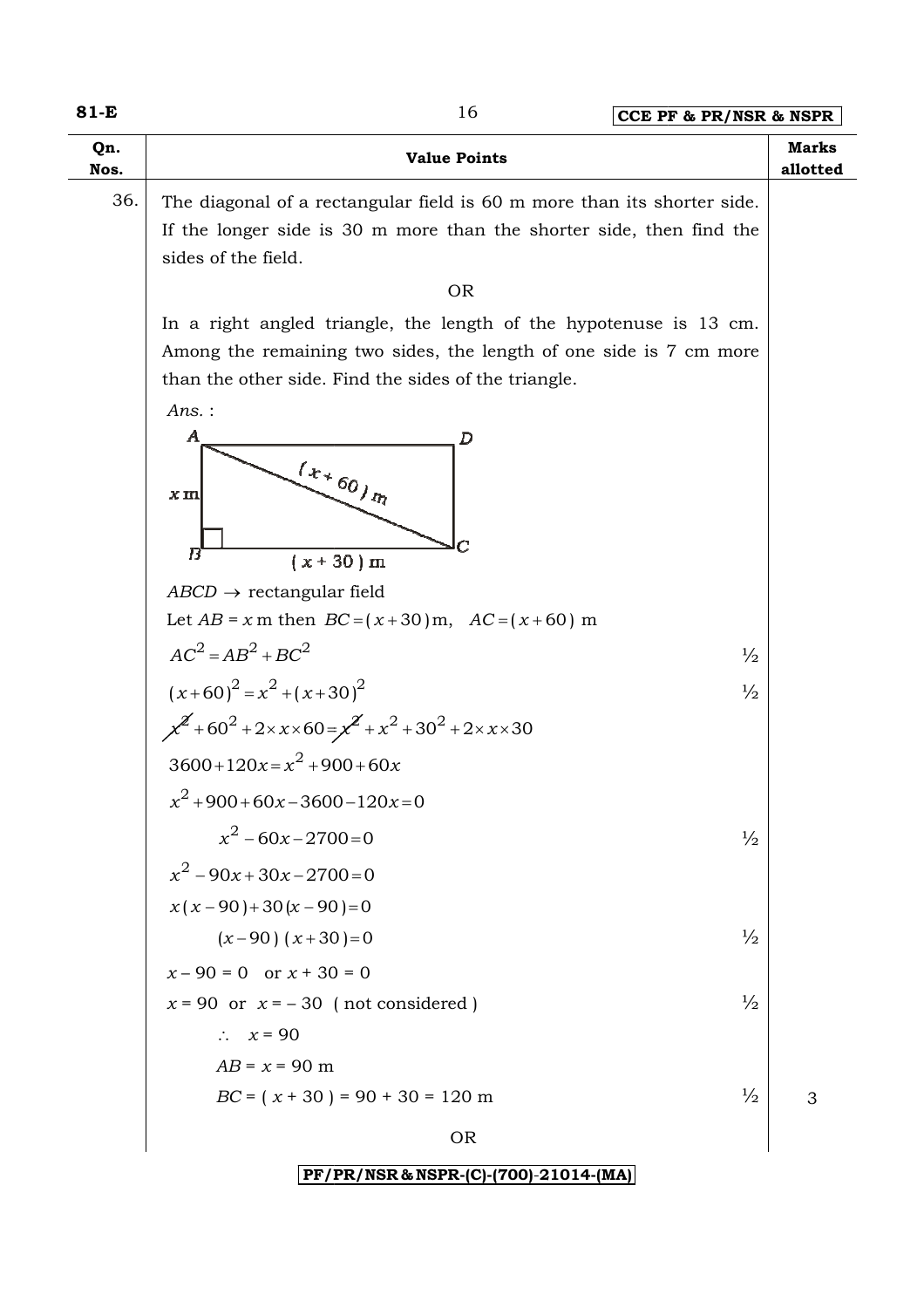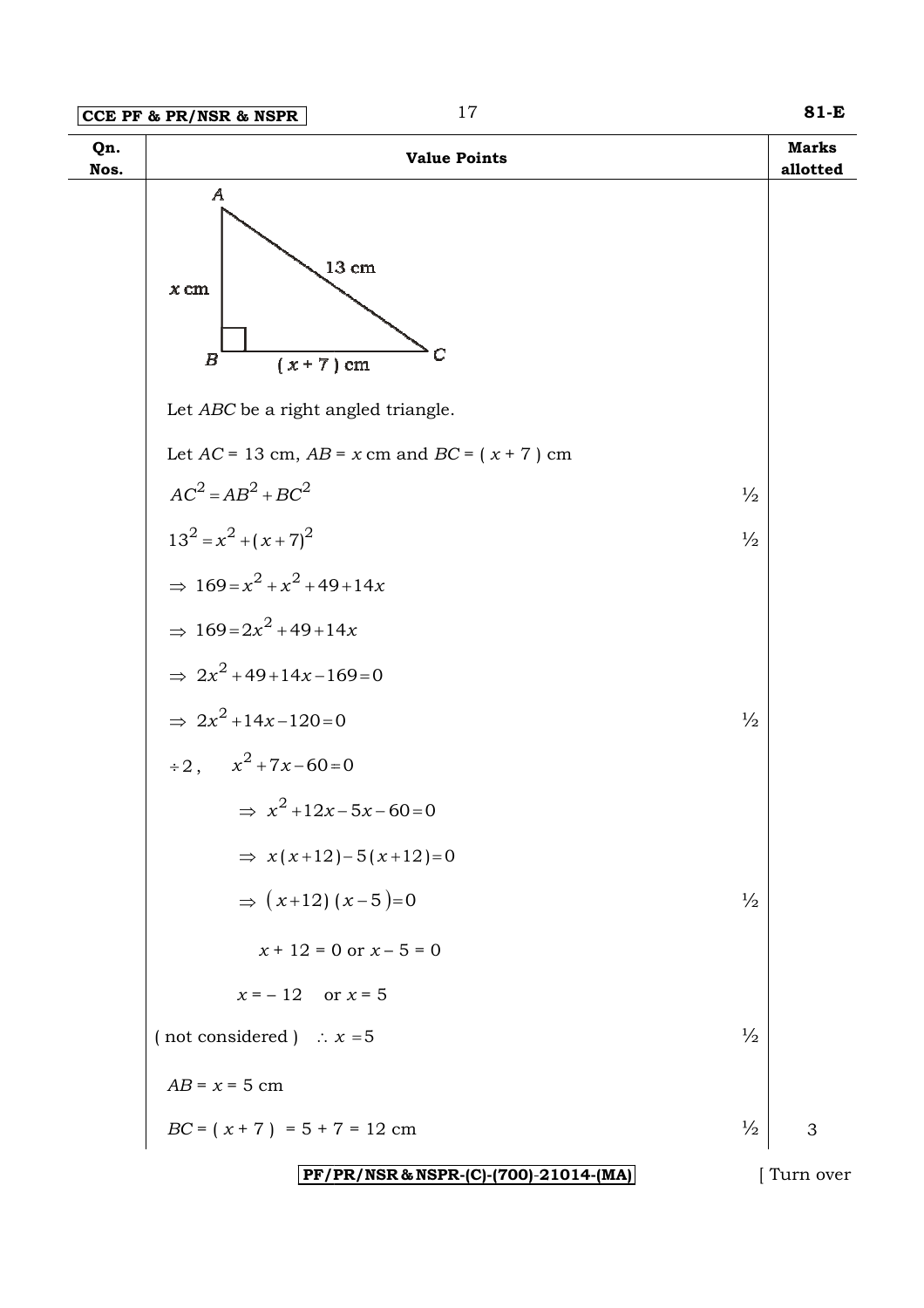| Qn.<br>Nos. | <b>Value Points</b>                                                                                             |               | <b>Marks</b><br>allotted |
|-------------|-----------------------------------------------------------------------------------------------------------------|---------------|--------------------------|
| 37.         | Prove that                                                                                                      |               |                          |
|             | $(\sin A + \csc A)^2 + (\cos A + \sec A)^2 = 7 + \tan^2 A + \cot^2 A$ .                                         |               |                          |
|             | <b>OR</b>                                                                                                       |               |                          |
|             | Prove that : $\sec \theta (1 - \sin \theta) (\sec \theta + \tan \theta) = 1$ .                                  |               |                          |
|             | $Ans.$ :                                                                                                        |               |                          |
|             | LHS = $(\sin A + \csc A)^2 + (\cos A + \sec A)^2$                                                               |               |                          |
|             | = $\sin^2 A + \cos ec^2 A + 2\sin A \cdot \csc A + \cos^2 A + \sec^2 A$                                         |               |                          |
|             | $+2\cos A \sec A$                                                                                               | 1             |                          |
|             | $=\frac{\sin^2 A + \cos^2 A + \csc^2 A + 2\sin A \cdot \frac{1}{\sin A} + \sec^2 A}{\sin A}$                    |               |                          |
|             | +2cos A. $\frac{1}{\cos A}$                                                                                     | $\mathbf 1$   |                          |
|             | $= 1 + (1 + \cot^2 A) + 2 + (1 + \tan^2 A) + 2$                                                                 |               |                          |
|             | $\int$ : cosec <sup>2</sup> A=1+cot <sup>2</sup> A                                                              |               |                          |
|             | $\sec^2 A = 1 + \tan^2 A$                                                                                       |               |                          |
|             | $\sin^2 A + \cos^2 A = 1$                                                                                       | $\frac{1}{2}$ |                          |
|             | $= 7 + \tan^2 A + \cot^2 A$                                                                                     | $\frac{1}{2}$ |                          |
|             | $LHS = RHS$                                                                                                     |               | 3                        |
|             | <b>OR</b>                                                                                                       |               |                          |
|             | LHS = $\sec \theta (1 - \sin \theta) (\sec \theta + \tan \theta)$                                               |               |                          |
|             | $=\frac{1}{\cos\theta}\left(1-\sin\theta\right)\left(\frac{1}{\cos\theta}+\frac{\sin\theta}{\cos\theta}\right)$ | 1             |                          |
|             | $\frac{(1-\sin\theta)}{2} \times \frac{(1+\sin\theta)}{2}$<br>$\overline{\cos \theta}$<br>$\cos \theta$         | $\frac{1}{2}$ |                          |
|             | $=\frac{1-\sin^2\theta}{\pi}$<br>$\cos^2\theta$                                                                 | $\frac{1}{2}$ |                          |
|             | $=\frac{1-\sin^2\theta}{\cos^2\theta}$<br>$[\because 1 - \sin^2 \theta = \cos^2 \theta]$                        | $\frac{1}{2}$ |                          |
|             | $= 1$                                                                                                           | $\frac{1}{2}$ |                          |
|             | $\therefore$ L.H.S. = R.H.S                                                                                     |               | 3                        |
|             |                                                                                                                 |               |                          |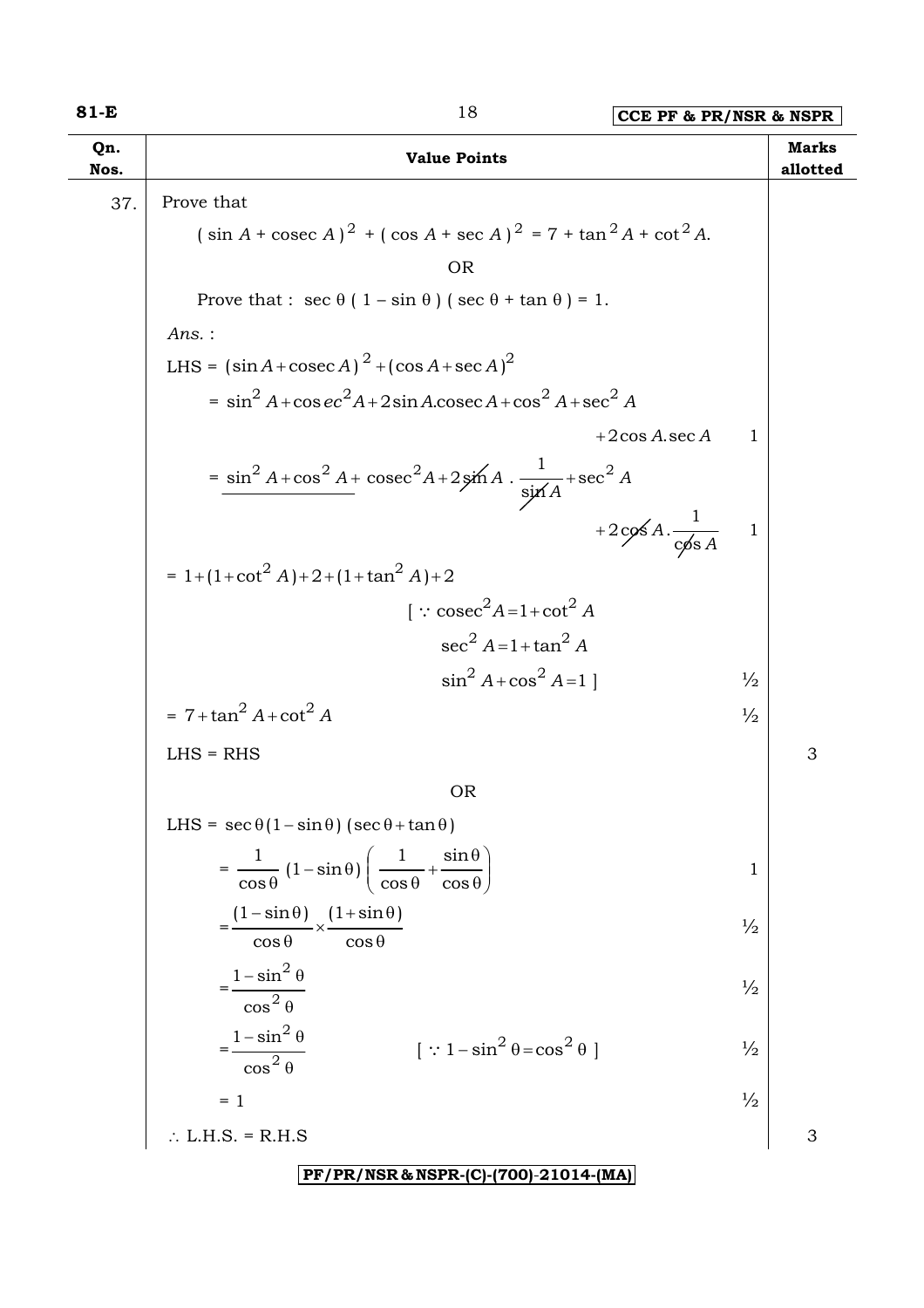| Qn.<br>Nos. | <b>Value Points</b>                                                                                                                                      | <b>Marks</b><br>allotted |
|-------------|----------------------------------------------------------------------------------------------------------------------------------------------------------|--------------------------|
| 38.         | Find the coordinates of the point on the line segment joining the points<br>$A$ (-1, 7) and $B$ (4, -3) which divides AB internally in the ratio<br>2:3. |                          |
|             | <b>OR</b>                                                                                                                                                |                          |
|             | Find the area of triangle <i>PQR</i> with vertices $P(0, 4)$ , $Q(3, 0)$ and<br>$R(3, 5)$ .                                                              |                          |
|             | $Ans.$ :                                                                                                                                                 |                          |
|             | $A(-1, 7),$ $B(4, -3)$<br>2:3                                                                                                                            |                          |
|             | $x_1, y_1$ $x_2, y_2$<br>$m_1$ $m_2$                                                                                                                     |                          |
|             | $P(x,y) = \left( \frac{m_1x_2 + m_2x_1}{m_1 + m_2}, \frac{m_1y_2 + m_2y_1}{m_1 + m_2} \right)$<br>1                                                      |                          |
|             | $=\left(\frac{2(4)+3(-1)}{2+3},\frac{2(-3)+3(7)}{2+3}\right)$<br>$\frac{1}{2}$                                                                           |                          |
|             | $=\left(\frac{8-3}{5},\frac{-6+21}{5}\right)$<br>$\frac{1}{2}$                                                                                           |                          |
|             | $=\left(\frac{5}{5},\frac{15}{5}\right)$<br>$\frac{1}{2}$                                                                                                |                          |
|             | $\frac{1}{2}$<br>$P(x, y) = (1, 3)$                                                                                                                      | 3                        |
|             | <b>OR</b>                                                                                                                                                |                          |
|             |                                                                                                                                                          |                          |
|             |                                                                                                                                                          |                          |
|             | P(0, 4), Q(3, 0) R(3, 5)<br>$x_1, y_1$ $x_2, y_2$ $x_3, x_3$<br>$A = \frac{1}{2} [x_1 (y_2 - y_3) + x_2 (y_3 - y_1) + x_3 (y_1 - y_2)]$<br>$\mathbf 1$   |                          |
|             | $=\frac{1}{2}[0(0-5)+3(5-4)+3(4-0)]$<br>$\frac{1}{2}$                                                                                                    |                          |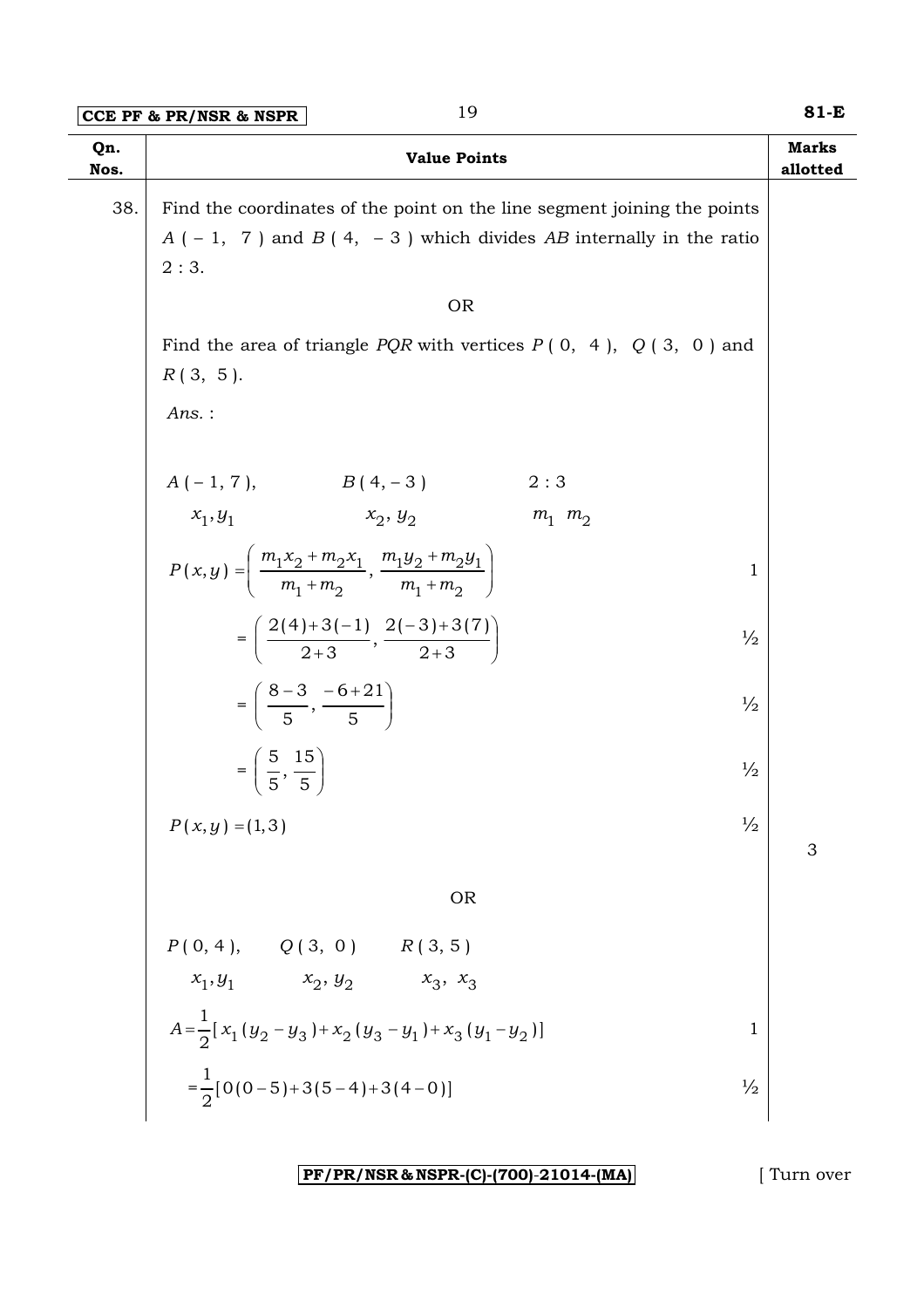| 81-E        |                                     |                                               | 20                                                              | CCE PF & PR/NSR & NSPR |                           |  |
|-------------|-------------------------------------|-----------------------------------------------|-----------------------------------------------------------------|------------------------|---------------------------|--|
| Qn.<br>Nos. |                                     |                                               | <b>Value Points</b>                                             |                        | <b>Marks</b><br>allotted  |  |
|             |                                     | $=\frac{1}{2}[0(-5)+3(1)+3(4)]$               |                                                                 | $\frac{1}{2}$          |                           |  |
|             | $=\frac{1}{2}$ [ 0 + 3 + 12 ]       |                                               |                                                                 |                        |                           |  |
|             | $=\frac{1}{2} \times 15$            |                                               |                                                                 |                        | $\ensuremath{\mathsf{3}}$ |  |
|             | $A = \frac{15}{2}$ or 7.5 sq. units |                                               |                                                                 | $\frac{1}{2}$          |                           |  |
| 39.         |                                     |                                               | Find the mean for the following grouped data by Direct method : |                        |                           |  |
|             |                                     | Class-interval                                | Frequency                                                       |                        |                           |  |
|             |                                     | $10-20\,$                                     | $\sqrt{2}$                                                      |                        |                           |  |
|             |                                     | $20 - 30$                                     | 3                                                               |                        |                           |  |
|             |                                     | $30 - 40$                                     | $\mathbf 5$                                                     |                        |                           |  |
|             |                                     | $40 - 50$                                     | 7                                                               |                        |                           |  |
|             |                                     | $50 - 60$                                     | 3                                                               |                        |                           |  |
|             |                                     |                                               | <b>OR</b>                                                       |                        |                           |  |
|             |                                     | Find the mode for the following grouped data: |                                                                 |                        |                           |  |
|             |                                     | Class-interval                                | Frequency                                                       |                        |                           |  |
|             |                                     | $5-15$                                        | $\mathfrak{Z}$                                                  |                        |                           |  |
|             |                                     | $15 - 25$                                     | $\overline{4}$                                                  |                        |                           |  |
|             |                                     | $25 - 35$                                     | $8\,$                                                           |                        |                           |  |
|             |                                     | $35 - 45$                                     | $\overline{7}$                                                  |                        |                           |  |
|             |                                     | $45 - 55$                                     | $\mathfrak{Z}$                                                  |                        |                           |  |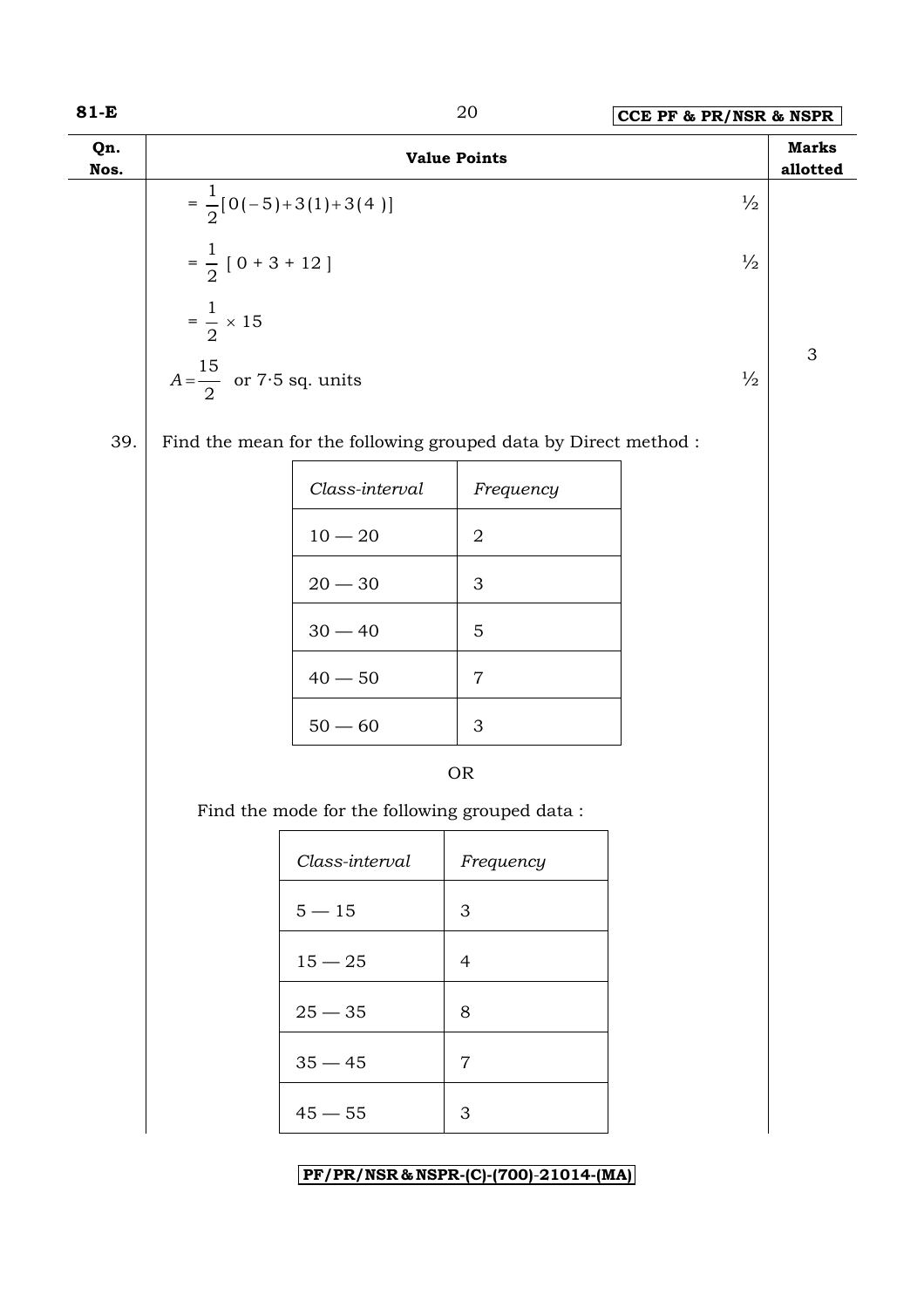## **CCE PF & PR/NSR & NSPR** 21 **81-E**

| Qn.<br>Nos. |          |                                    |                                                                         | <b>Value Points</b>                   |                                                                      |                | <b>Marks</b><br>allotted |
|-------------|----------|------------------------------------|-------------------------------------------------------------------------|---------------------------------------|----------------------------------------------------------------------|----------------|--------------------------|
|             | $Ans.$ : |                                    |                                                                         |                                       |                                                                      |                |                          |
|             |          | $C-I$                              | $f_i$                                                                   | $x_i$                                 | $f_i x_i$                                                            |                |                          |
|             |          | $10 - 20$                          | $\sqrt{2}$                                                              | 15                                    | 30                                                                   |                |                          |
|             |          | 20-30                              | 3                                                                       | 25                                    | 75                                                                   |                |                          |
|             |          | 30-40                              | 5                                                                       | 35                                    | 175                                                                  |                |                          |
|             |          | $40 - 50$                          | $\overline{7}$                                                          | 45                                    | 315                                                                  |                |                          |
|             |          | 50-60                              | 3                                                                       | 55                                    | 165                                                                  |                |                          |
|             |          |                                    | $N = 20$                                                                |                                       | $\sum f_i x_i = 760$                                                 |                |                          |
|             |          |                                    |                                                                         | Table                                 |                                                                      | $\overline{2}$ |                          |
|             |          |                                    |                                                                         | [Mid points - 01                      |                                                                      |                |                          |
|             |          |                                    |                                                                         | finding $f_i x_i$ - $01$ ]            |                                                                      |                |                          |
|             |          |                                    |                                                                         |                                       | Mean, $\overline{X} = \frac{\sum f_i x_i}{N}$ OR $\frac{\sum FX}{N}$ | $\frac{1}{2}$  |                          |
|             |          |                                    |                                                                         | $=\frac{760}{20}$                     |                                                                      |                |                          |
|             |          |                                    |                                                                         | $\overline{X}$ =38                    |                                                                      | $\frac{1}{2}$  | 3                        |
|             |          |                                    |                                                                         | <b>OR</b>                             |                                                                      |                |                          |
|             |          |                                    | From the frequency distribution table we find that,                     |                                       |                                                                      |                |                          |
|             |          |                                    | $f_0 = 4$ , $f_1 = 8$ , $f_2 = 7$ , $h = 10$ and $l = 25$               |                                       |                                                                      |                |                          |
|             |          |                                    | Mode = $l + \left[ \frac{f_1 - f_0}{2f_1 - f_0 - f_2} \right] \times h$ |                                       |                                                                      | 1              |                          |
|             |          |                                    | = $25 + [\frac{8-4}{2(8)-4-7}] \times 10$                               |                                       |                                                                      | $\frac{1}{2}$  |                          |
|             |          |                                    | = $25 + [\frac{4}{16 - 11}] \times 10$                                  |                                       |                                                                      | $\frac{1}{2}$  |                          |
|             |          | = $25 + \frac{4}{5} \times 10^{2}$ |                                                                         |                                       |                                                                      | $\frac{1}{2}$  |                          |
|             |          | $= 25 + 8$                         |                                                                         |                                       |                                                                      |                |                          |
|             |          | Mode = $33$                        |                                                                         |                                       |                                                                      | $\frac{1}{2}$  | 3                        |
|             |          |                                    |                                                                         | PF/PR/NSR & NSPR-(C)-(700)-21014-(MA) |                                                                      |                | Turn over                |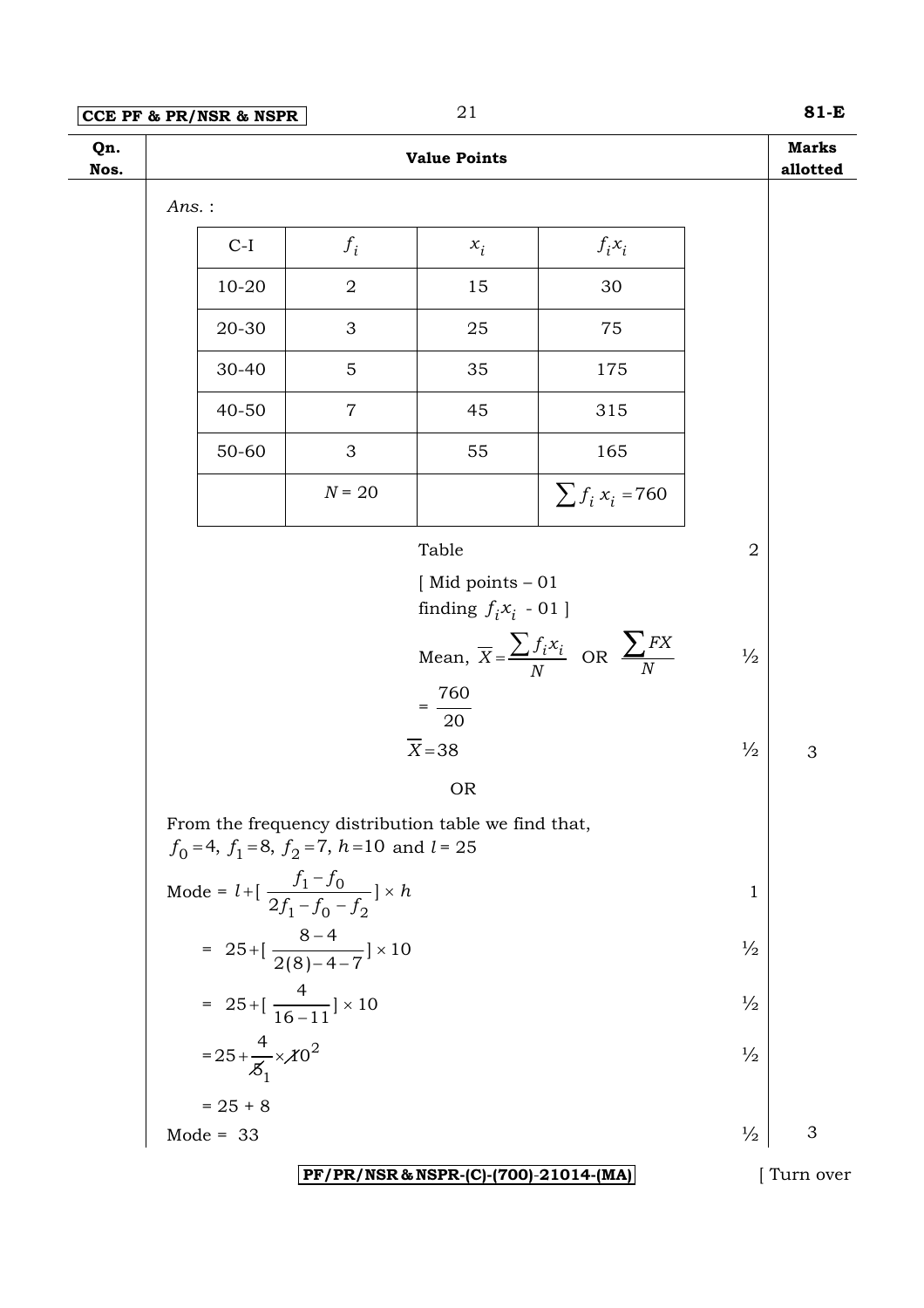| w<br>۰. |  |
|---------|--|
|---------|--|

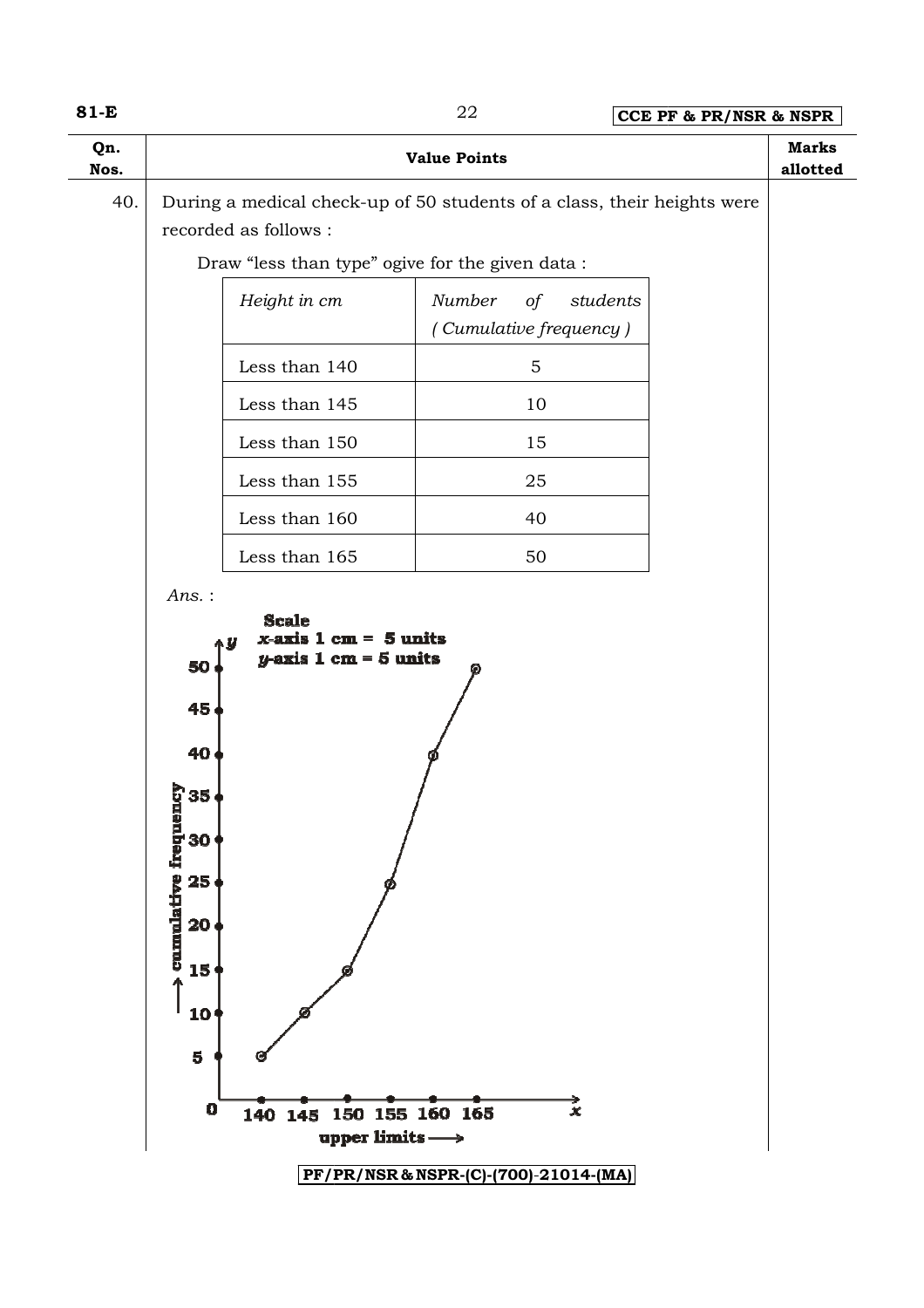|             | 23<br>CCE PF & PR/NSR & NSPR                                                                                                                | 81-E                     |
|-------------|---------------------------------------------------------------------------------------------------------------------------------------------|--------------------------|
| Qn.<br>Nos. | <b>Value Points</b>                                                                                                                         | <b>Marks</b><br>allotted |
|             | Drawing axes and writing scale<br>$\mathbf{1}$                                                                                              |                          |
|             | Marking points<br>$\mathbf{1}$                                                                                                              |                          |
|             | Drawing Ogive<br>1                                                                                                                          | 3                        |
| 41.         | Prove that "the lengths of tangents drawn from an external point to a                                                                       |                          |
|             | circle are equal".                                                                                                                          |                          |
|             | Ans.:<br>P<br>$\overline{O}$<br>$\frac{1}{2}$<br>$\overline{R}$<br>Data : 'O' is the centre of the circle. $PQ$ and $PR$ are tangents drawn |                          |
|             | $\frac{1}{2}$<br>from external point $'P$ .                                                                                                 |                          |
|             | $\frac{1}{2}$<br>To Prove : $PQ = PR$                                                                                                       |                          |
|             | $\frac{1}{2}$                                                                                                                               |                          |
|             | Construction : Join OP, OQ and OR.                                                                                                          |                          |
|             | Proof: In the figure                                                                                                                        |                          |
|             | $\angle OQP = \angle ORP = 90^{\circ} \left[ \begin{array}{c} OQ \perp PQ \\ &$ OR $\perp PR \end{array} \right]$                           |                          |
|             | $\frac{1}{2}$<br>$OQ = OR$<br>[radii of same circle]                                                                                        |                          |
|             | $OP = OP$<br>[common side]                                                                                                                  |                          |
|             | $\frac{1}{2}$<br>$\triangle$ OQP $\cong$ $\triangle$ ORP<br>[ RHS]                                                                          |                          |
|             | $PQ = PR$<br>$[$ CPCT $]$                                                                                                                   |                          |
|             | <b>Note</b> : If the theorem is proved as given in the text book, give full                                                                 |                          |
|             | marks.                                                                                                                                      | $\mathfrak{S}$           |

**PF/PR/NS PF/PR/NSR & NSPR-(C)-(700)**-**21014-(MA)**

[ Turn over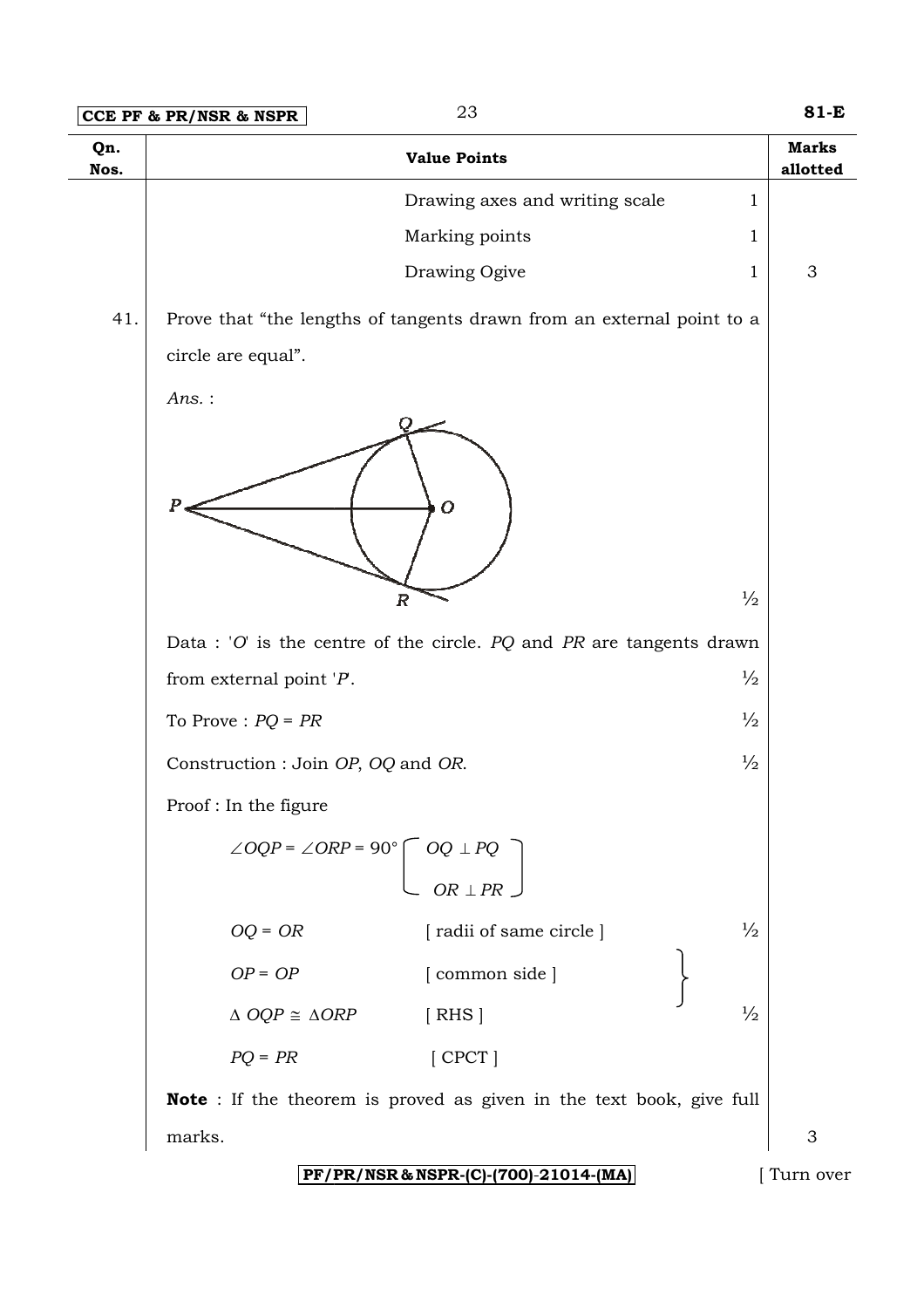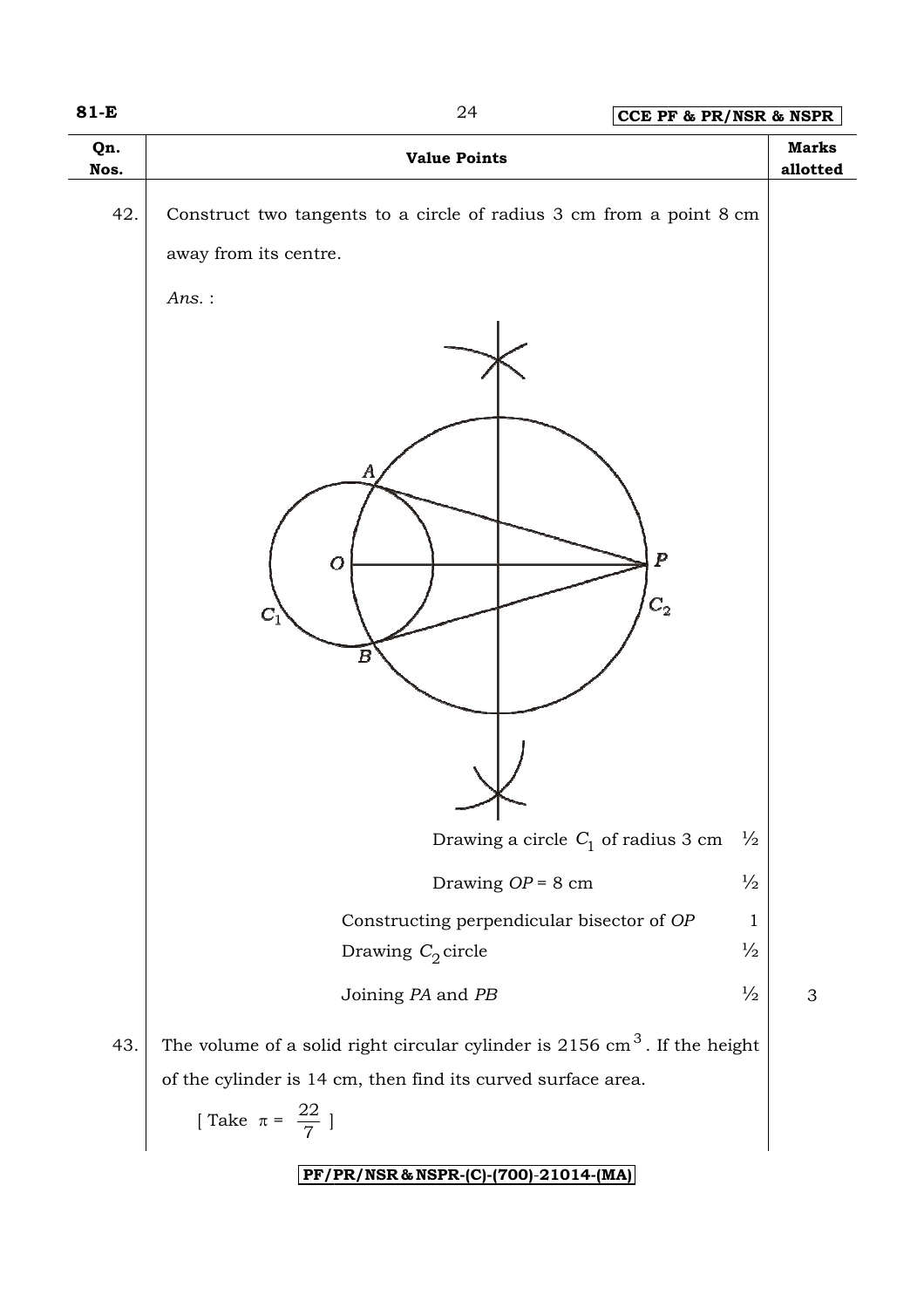| Qn.<br>Nos. |                                                                                                                  | <b>Value Points</b>                                                  |                   | <b>Marks</b><br>allotted |
|-------------|------------------------------------------------------------------------------------------------------------------|----------------------------------------------------------------------|-------------------|--------------------------|
|             | $Ans.$ :                                                                                                         |                                                                      |                   |                          |
|             | $V = 2156$ cm <sup>3</sup>                                                                                       |                                                                      |                   |                          |
|             | $h = 14$ cm                                                                                                      |                                                                      |                   |                          |
|             | $r = ?$                                                                                                          |                                                                      |                   |                          |
|             | $CSA = ?$                                                                                                        |                                                                      |                   |                          |
|             | Volume of cylinder = $\pi r^2 h$                                                                                 |                                                                      | $\frac{1}{2}$     |                          |
|             | 2156 = $\frac{22}{7_1} \times r^2 \times 14^2$                                                                   |                                                                      | $\frac{1}{2}$     |                          |
|             | $r^2 = \frac{2156}{44}$                                                                                          |                                                                      |                   |                          |
|             | $r^2 = 49$                                                                                                       |                                                                      |                   |                          |
|             | $r = \sqrt{49}$                                                                                                  |                                                                      |                   |                          |
|             | $r = 7$ cm                                                                                                       |                                                                      | $\frac{1}{2}$     |                          |
|             |                                                                                                                  |                                                                      | $\frac{1}{2}$     |                          |
|             | Curved surface area of $\begin{cases}\n= 2\pi rh \\ = 2 \times \frac{22}{\pi} \times \pi \times 14\n\end{cases}$ |                                                                      | $\frac{1}{2}$     |                          |
|             |                                                                                                                  | = $2 \times 22 \times 14$                                            |                   |                          |
|             |                                                                                                                  | $= 616$ cm <sup>2</sup>                                              | $\frac{1}{2}$     | 3                        |
| V.          | Answer the following questions :                                                                                 |                                                                      | $4 \times 4 = 16$ |                          |
| 44.         | $\rm{method}$ :                                                                                                  | Find the solution of the given pair of linear equations by graphical |                   |                          |
|             | $x + 2y = 6$                                                                                                     |                                                                      |                   |                          |
|             | $x + y = 5$                                                                                                      |                                                                      |                   |                          |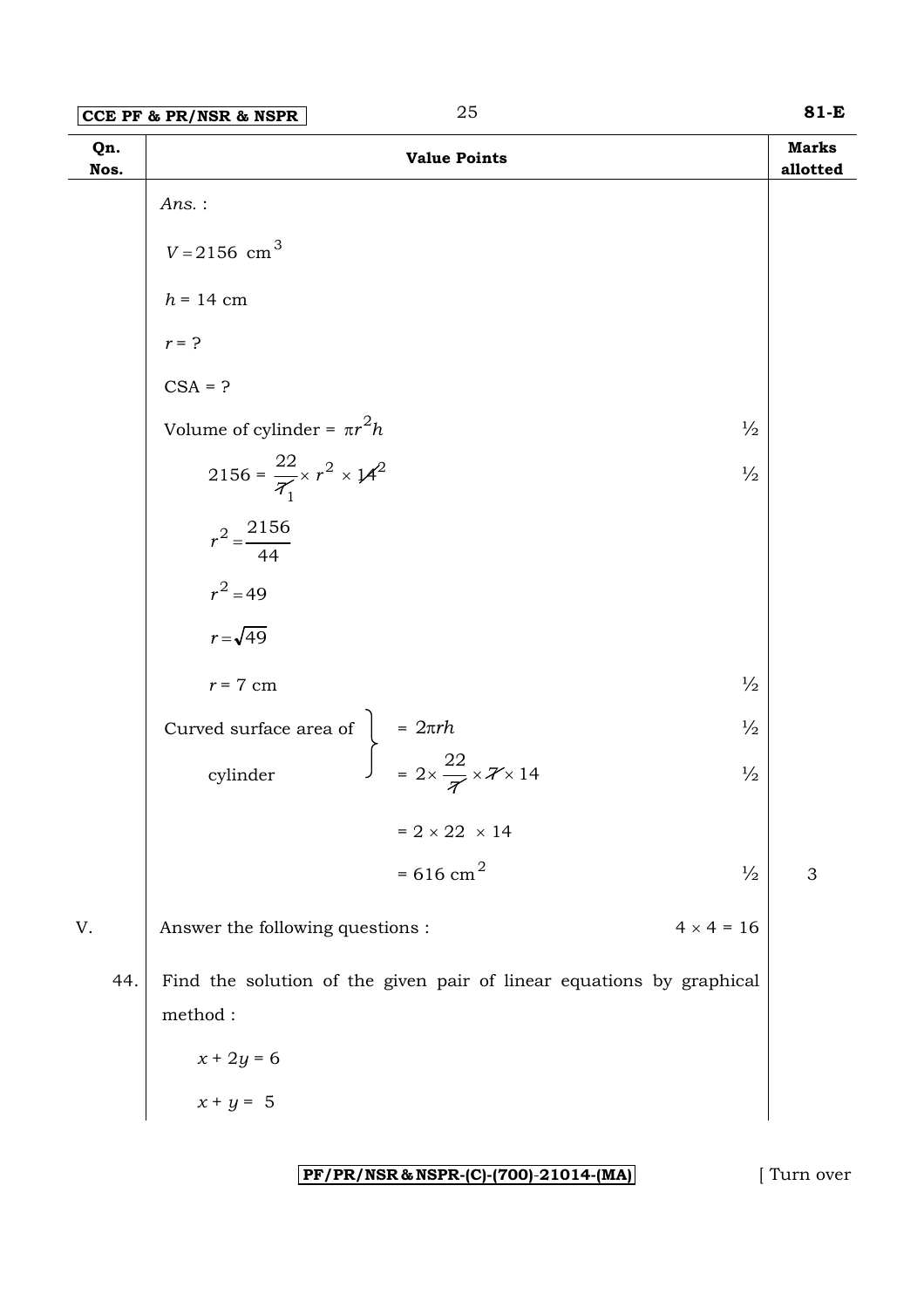

 $45.$  The angle of elevation of the top of a building from the foot of a tower is 30° and the angle of elevation of the top of the tower from the foot of the building is 60°. Both the tower and building are on the same level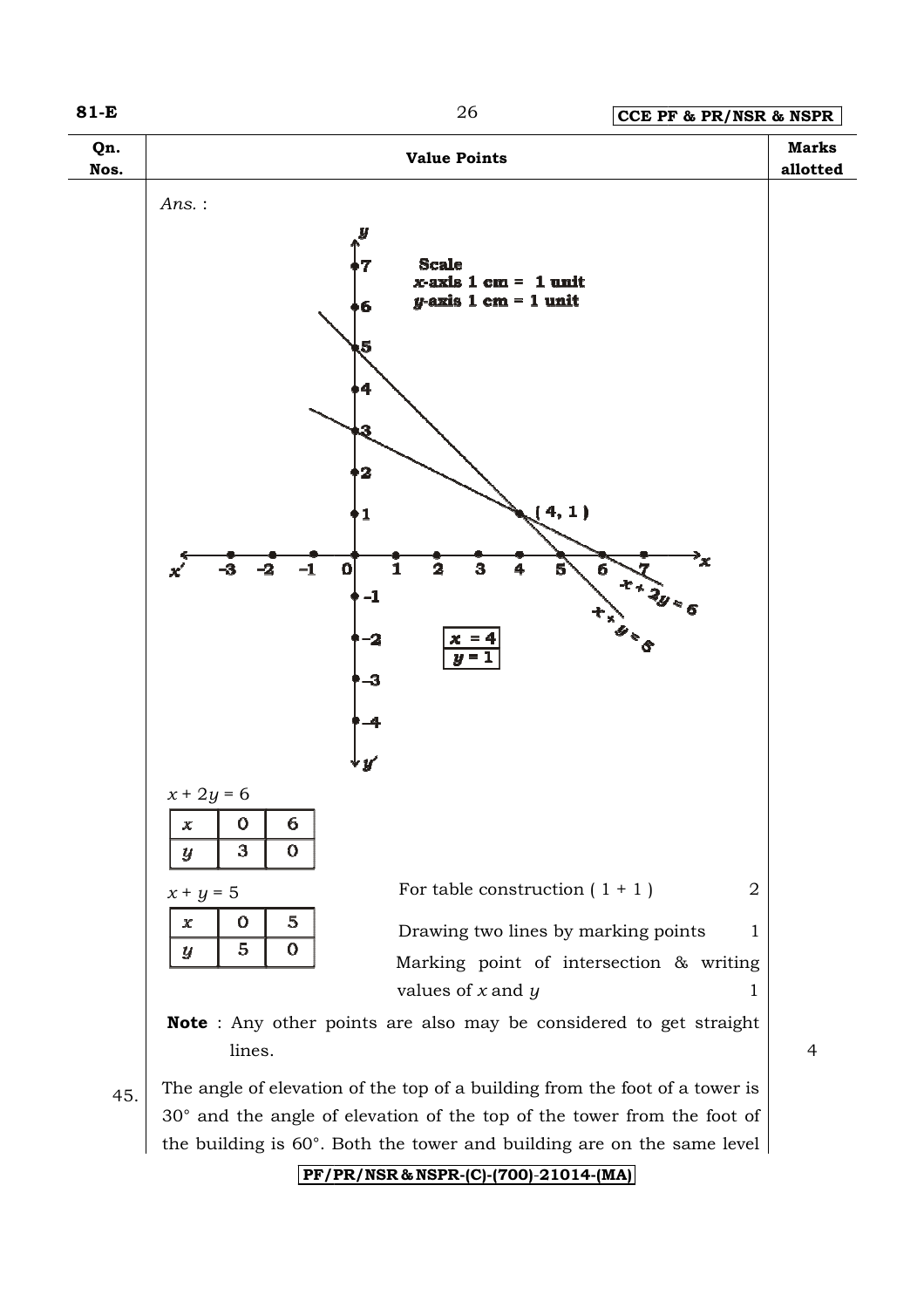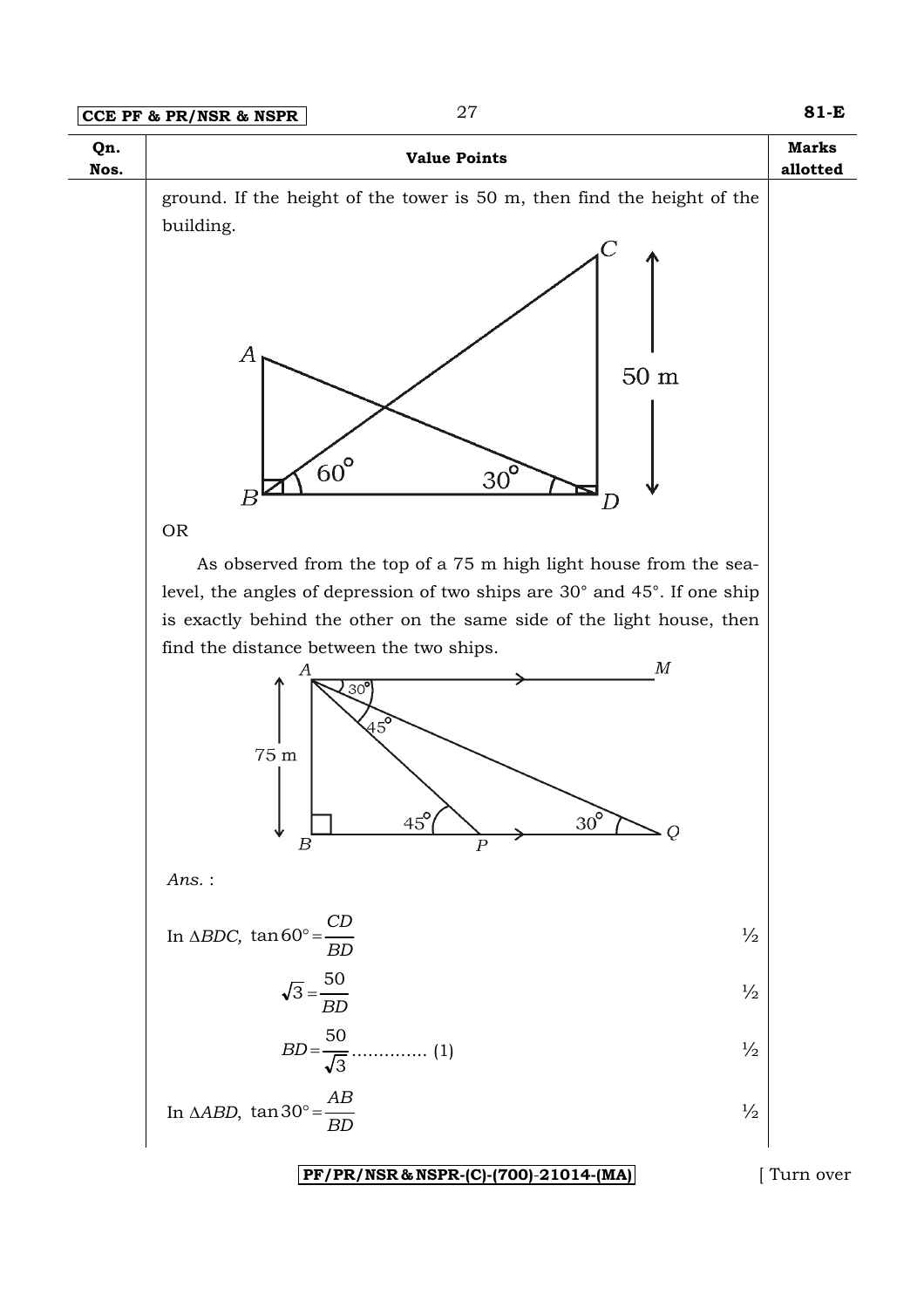| 81-E        | 28                                                                          | CCE PF & PR/NSR & NSPR |                          |
|-------------|-----------------------------------------------------------------------------|------------------------|--------------------------|
| Qn.<br>Nos. | <b>Value Points</b>                                                         |                        | <b>Marks</b><br>allotted |
|             | AB<br>$\mathbf{1}$<br>$\overline{\sqrt{3}} = \overline{BD}$                 |                        |                          |
|             |                                                                             | $\frac{1}{2}$          |                          |
|             | From $(1)$ and $(2)$                                                        |                        |                          |
|             | $\sqrt{3}$ . $AB = \frac{50}{\sqrt{3}}$                                     | $\frac{1}{2}$          |                          |
|             | $AB = \frac{50}{\sqrt{3} \cdot \sqrt{3}}$                                   | $\frac{1}{2}$          |                          |
|             | $AB = \frac{50}{3}$ or $16\frac{2}{3}$ m                                    | $\frac{1}{2}$          | $\overline{4}$           |
|             | <b>OR</b>                                                                   |                        |                          |
|             | Distance between the two ships is $PQ$                                      |                        |                          |
|             | In $\triangle ABP$ , $\tan 45^\circ = \frac{AB}{BP}$                        | $\frac{1}{2}$          |                          |
|             | $1=\frac{75}{BP}$                                                           | $\frac{1}{2}$          |                          |
|             | $\therefore BP = 75$                                                        | $\frac{1}{2}$          |                          |
|             | In $\triangle ABQ$ , $\tan 30^\circ = \frac{AB}{BQ}$                        | $\frac{1}{2}$          |                          |
|             | 75<br>$\overline{\sqrt{3}} = \overline{BP + PQ}$                            | $\frac{1}{2}$          |                          |
|             | 75<br>1<br>$\overline{\sqrt{3}} = \overline{75 + PQ}$                       | $\frac{1}{2}$          |                          |
|             | $75 + PQ = 75\sqrt{3}$                                                      |                        |                          |
|             | $PQ = 75\sqrt{3} - 75$                                                      | $\frac{1}{2}$          |                          |
|             | $PQ = 75(\sqrt{3}-1)$ m                                                     | $\frac{1}{2}$          | $\overline{4}$           |
| 46.         | Construct a triangle with sides $4.5$ cm, $6$ cm and $8$ cm. Then construct |                        |                          |

another triangle whose sides are  $\frac{6}{4}$  $\frac{3}{4}$  of the corresponding sides of the first triangle.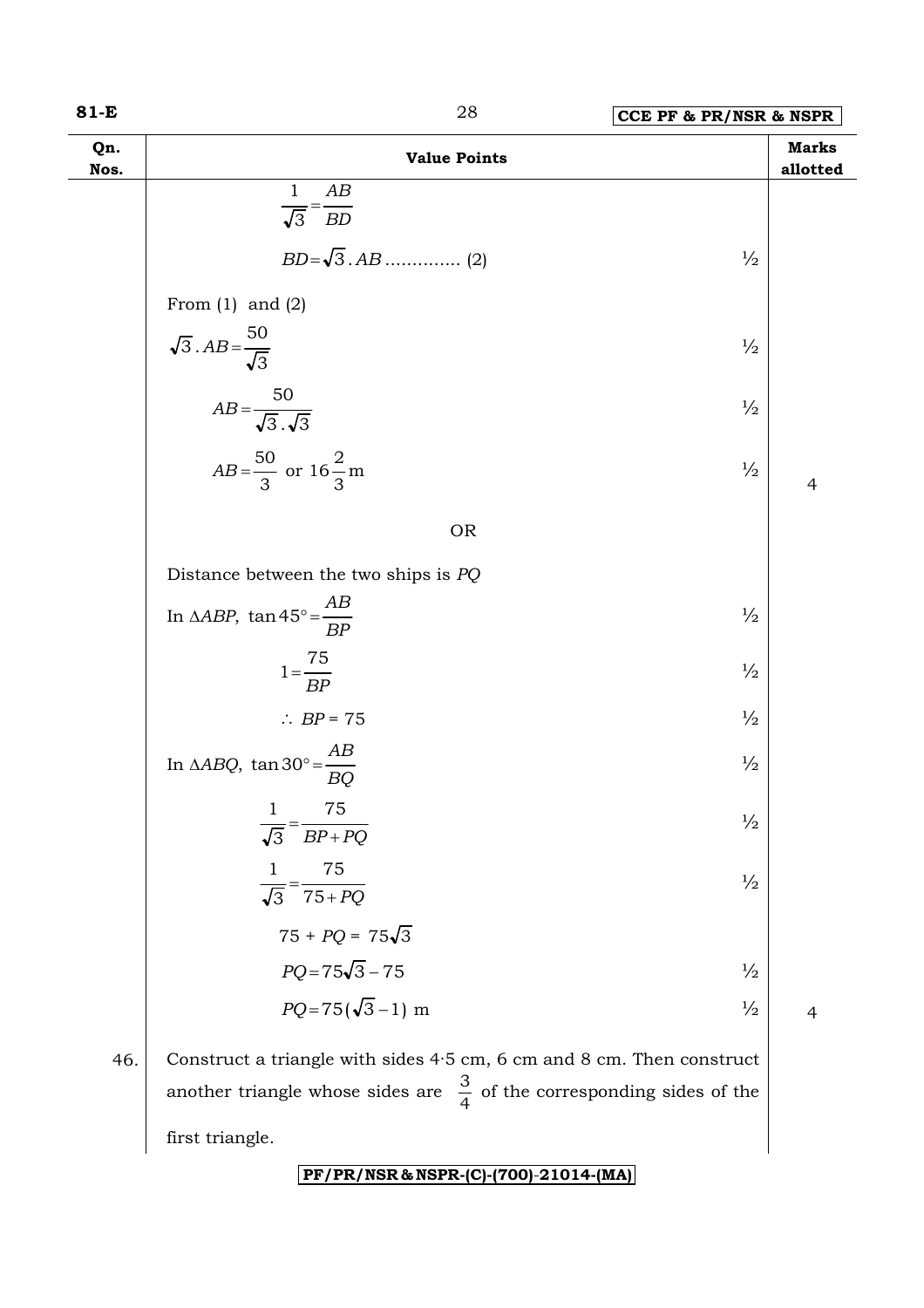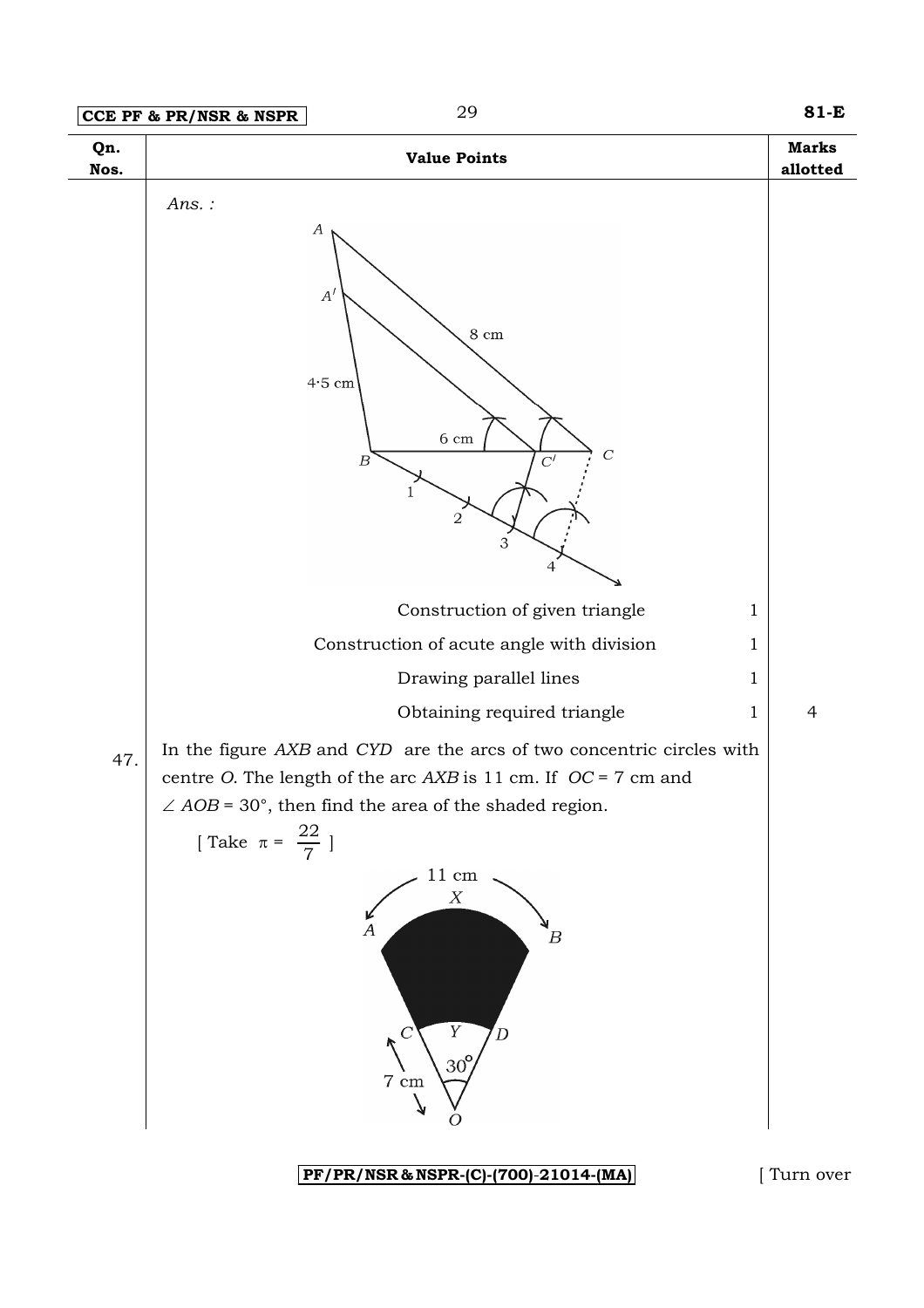| w<br>۰. |  |  |
|---------|--|--|
|---------|--|--|

| 81-E        | 30                                                                               | CCE PF & PR/NSR & NSPR |                          |
|-------------|----------------------------------------------------------------------------------|------------------------|--------------------------|
| Qn.<br>Nos. | <b>Value Points</b>                                                              |                        | <b>Marks</b><br>allotted |
|             | $Ans.$ :                                                                         |                        |                          |
|             | Length of the arc = $\frac{\theta}{360^{\circ}} \times 2\pi r$                   | $\frac{1}{2}$          |                          |
|             | $11 = \frac{30^{\circ}}{360} \times 2 \times \frac{22^{11}}{7} \times r$         | $\frac{1}{2}$          |                          |
|             | $11 = \frac{11r}{21}$                                                            |                        |                          |
|             | $r = \frac{11 \times 21}{11}$                                                    |                        |                          |
|             | $r = 21$ cm                                                                      | $\frac{1}{2}$          |                          |
|             | Area of the sector <i>OAXB</i> = $A_1 = \frac{\theta}{360^\circ} \times \pi r^2$ | $\frac{1}{2}$          |                          |
|             | $=\frac{30^{\circ}}{360^{\circ}} \times \frac{22}{7} \times 21^{2}$              |                        |                          |
|             | $=\frac{1}{12\beta\gamma}\times\frac{22^{11}}{1}\times21^{3^{1}}\times21$        |                        |                          |
|             | $=\frac{231}{2}$ cm <sup>2</sup>                                                 | $\frac{1}{2}$          |                          |
|             | Area of the sector OCYD = $A_2 = \frac{\theta}{360^\circ} \times \pi r^2$        |                        |                          |
|             | $=\frac{30^{\circ}}{360^{\circ}} \times \frac{22}{7} \times 7^{2}$               |                        |                          |
|             | $=\frac{1}{126}\times\frac{22^{11}}{\pi}\times7\times7$                          |                        |                          |
|             | $A_2 = \frac{77}{6}$ cm <sup>2</sup>                                             | $\frac{1}{2}$          |                          |
|             | Area of the shaded region = $A_1 - A_2$                                          |                        |                          |
|             | $=\frac{231}{2} - \frac{77}{6}$                                                  |                        |                          |
|             | $=\frac{693-77}{6}$                                                              | $\frac{1}{2}$          |                          |
|             | $=\frac{616}{6}$                                                                 |                        |                          |
|             | PF/PR/NSR & NSPR-(C)-(700)-21014-(MA)                                            |                        |                          |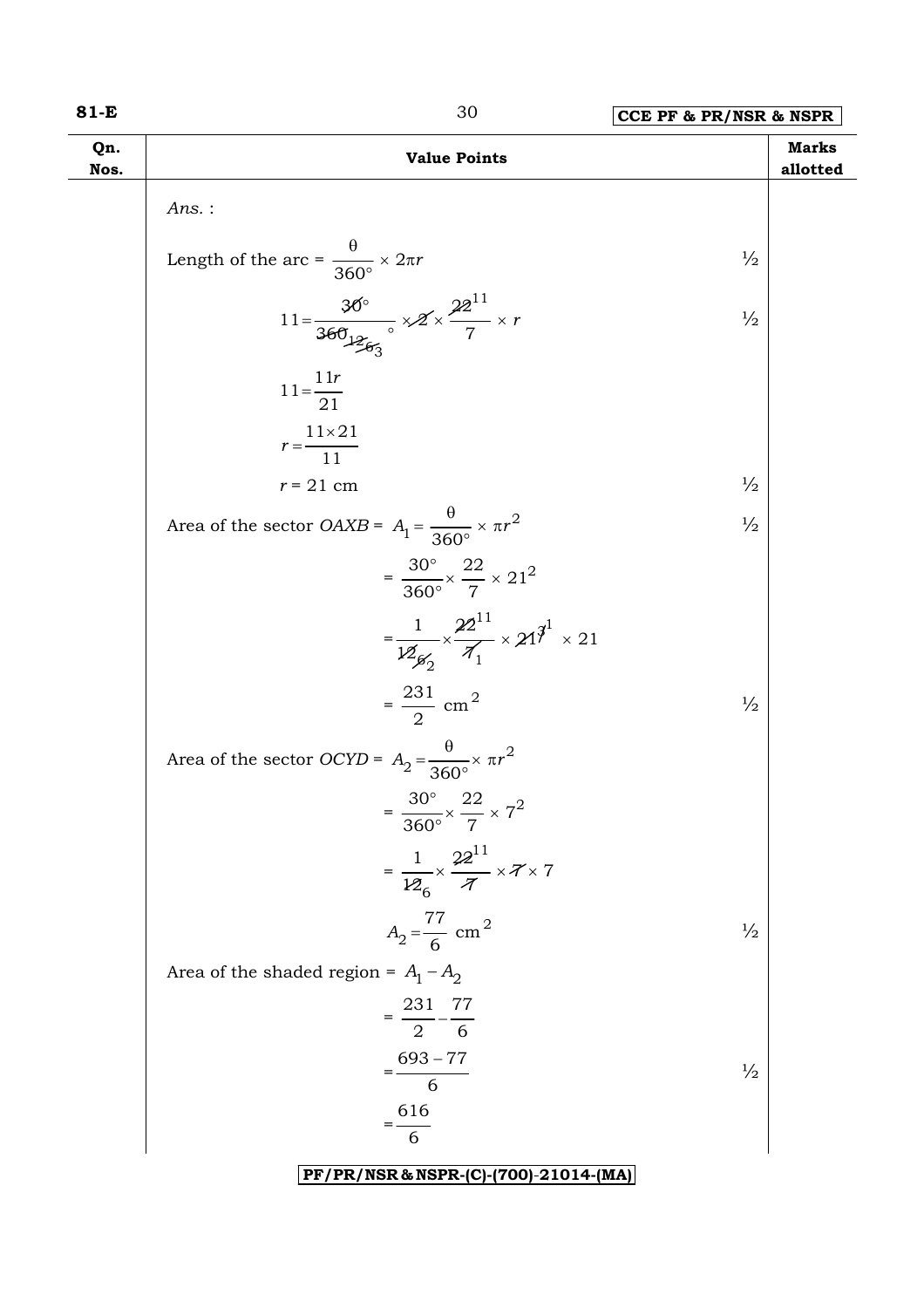| Qn.<br>Nos. | <b>Value Points</b>                                                                                                                                             | <b>Marks</b><br>allotted |
|-------------|-----------------------------------------------------------------------------------------------------------------------------------------------------------------|--------------------------|
|             | 308<br>cm <sup>2</sup><br>$\frac{1}{2}$<br>or<br>= $102.66$ cm <sup>2</sup><br><b>OR</b><br>$102.7$ cm <sup>2</sup>                                             | $\overline{4}$           |
| VI.         | $1 \times 5 = 5$<br>Answer the following question :                                                                                                             |                          |
| 48.         | Prove that "the ratio of the areas of two similar triangles is equal to the<br>square of the ratio of their corresponding sides".<br>$Ans.$ :<br>Α              |                          |
|             | $\boldsymbol{R}$<br>В<br>$\overline{M}$<br>$\frac{1}{2}$<br>$\cal N$<br>Data: $\triangle ABC \sim \triangle PQR$<br>BC AC<br>АB                                 |                          |
|             | $\frac{1}{2}$<br>QR PR<br>PQ                                                                                                                                    |                          |
|             | To prove : $\frac{\text{Area of } \triangle ABC}{\text{Area of } \triangle PQR} = \frac{BC^2}{QR^2}$<br>$\frac{1}{2}$                                           |                          |
|             | $\frac{1}{2}$<br>Construction : Draw $AM \perp BC$ and $PN \perp QR$                                                                                            |                          |
|             | Proof: $\frac{\text{Area of }\Delta ABC}{\text{Area of }\Delta PQR} = \frac{\frac{1}{2} \times BC \times AM}{\frac{1}{2} \times QR \times PN}$<br>$\frac{1}{2}$ |                          |
|             | $\frac{1}{2}$                                                                                                                                                   |                          |
|             | In $\triangle ABM$ and $\triangle PQN$                                                                                                                          |                          |
|             | $\angle B = \angle Q$                                                                                                                                           |                          |
|             | PF/PR/NSR & NSPR-(C)-(700)-21014-(MA)                                                                                                                           | Turn over                |